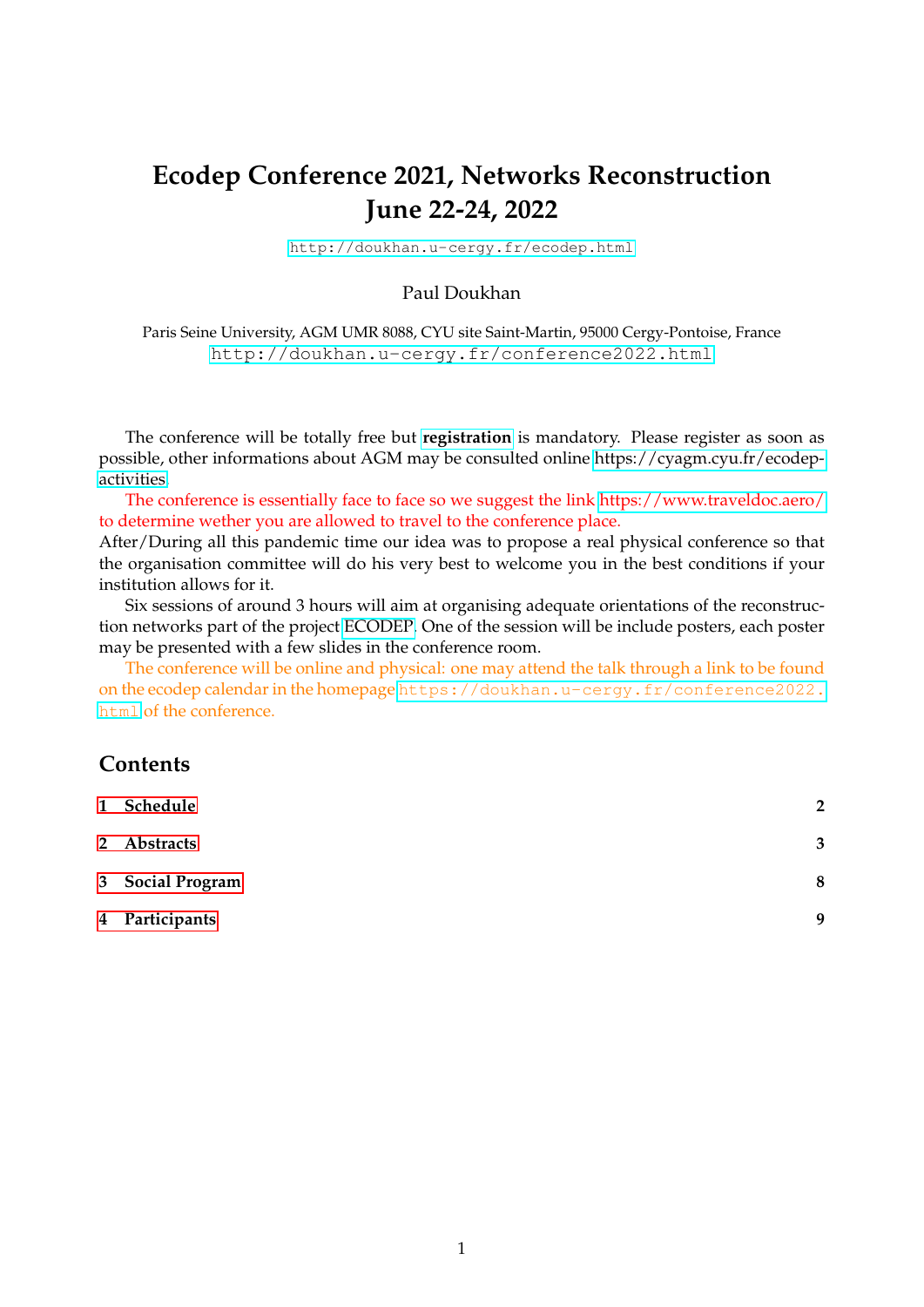# <span id="page-1-0"></span>**1 Schedule**

Paris Time is indicated and the duration of talks does include questions. The online abstracts book version will be updated and will include the correct information. Small changes in the schedule are always possible.

- June 22
	- **–** Morning
		- $*10:00-10:40$ **Camille Coron** (University Paris-Saclay, Orsay)
		- $* 10:40-11:20$ Marie-Pierre Etienne (Agroparitech, Rennes)
		- \* 11:20-12:00 **Coffee**.
		- $*$  12:00-12:40 12:00-12:40 **Guillaume Franchi** (ENSAI, Rennes)
	- **–** Afternoon
		- \* 14:40-15:30 **Pablo Marquet** (Catholic University, Santiago)
		- $* 15:30-16:10$ Daniel Valencia (Catholic University, Las Cruces, Chile)
		- $* 16:10-16:50$ Mara Freilich (Scripps Institution of Oceanography, University of California San Diego)
		- \* 16:50-17:30 **Posters**
		- $* 17:30-20:15$ 17:30-20:15 **Welcome cocktail**
- June 23
	- **–** Morning
		- $*10:00-10:40$ Pierre Jacob (ESSEC, Cergy)
		- $*$  10:40-11:20 Pierre Alquier (Riken AIP, Tokyo)
		- \* 11:20-12:00 **Coffee**
		- $*$  12:00-12:40 **Guilherme Ost** (UFRJ, Rio de Janeiro)
	- **–** Afternoon
		- \* 14:40-15:30 **Frederico Maddanu** (CY University)
		- \* 15:30-16:10 **Anton Klimovsky** (University of Stuttgart)
		- \* 16:10-16:40 **Coffee**.
		- $* 16:40-17:20$ **Julien Randon Furling** (University Panthéon Sorbonne, Paris)
		- $*$  17:20-18:00 **Catherine Aaron** (University Clermont-Auvergne)
		- $*20:00$ 20:00 **Conference dinner** [l'Entracte des Gobelins](https://www.tripadvisor.fr/Restaurant_Review-g187147-d1587258-Reviews-L_Entracte_des_Gobelins-Paris_Ile_de_France.html) (please register)
- June 24
	- **–** Morning
		- $*10:00-10:40$ Jean-Marc Bardet (Paris-Panthéon Sorbonne)
		- $*10:40-11:20$ 10:40-11:20 **Denys Pommeret** (Marseille University and ISFA Lyon)
		- \* 11:20-11:40 **Coffee**
		- $*$  11:40-12:20 **Felix Cheysson** (LPSM, Paris)
		- $*$  12:20-13:00 Arnaud Dragicevic (INRAE, Aubière and CIRANO, Montréal)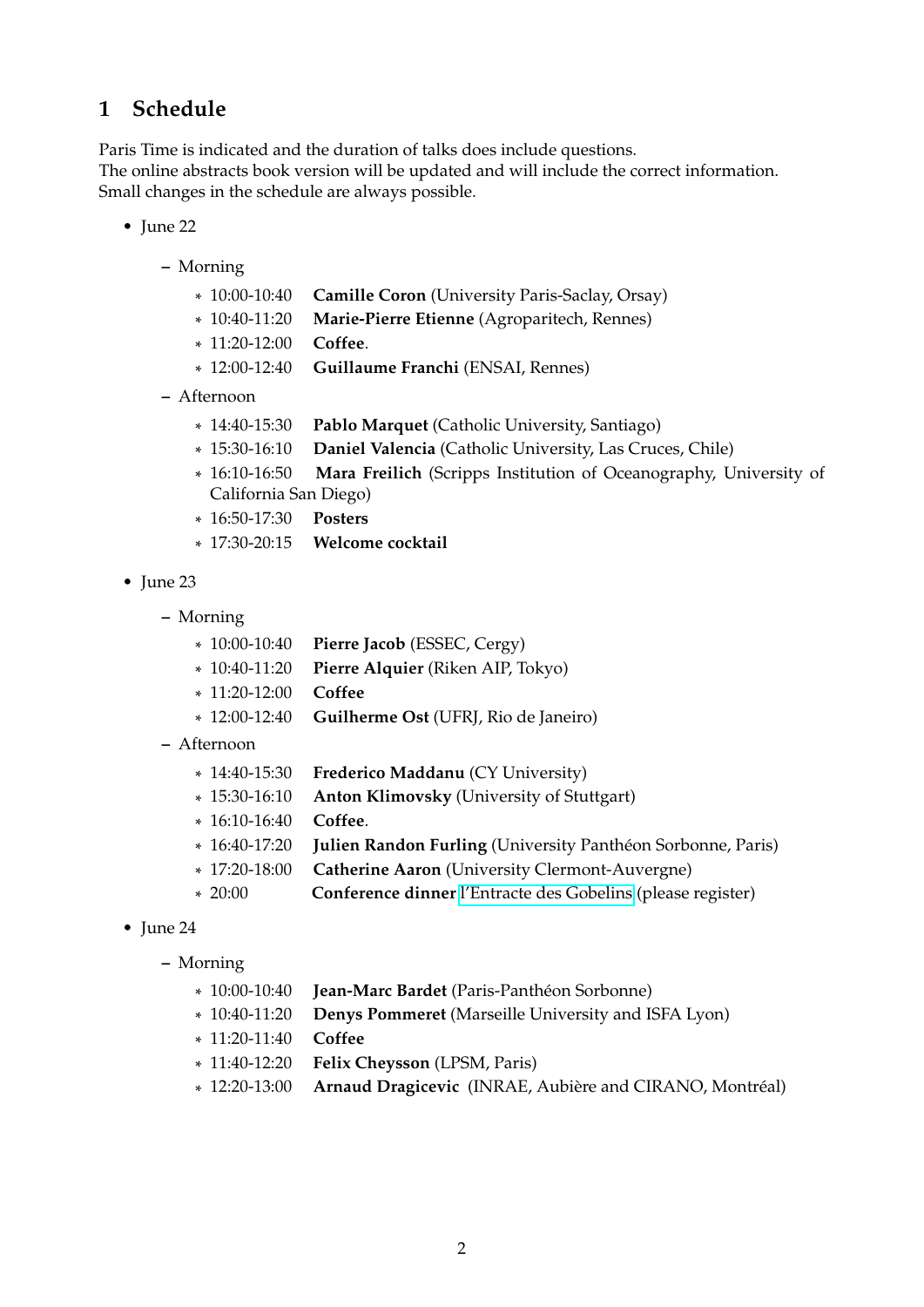# <span id="page-2-0"></span>**2 Abstracts**

### • **Catherine Aaron** (University of Clermont Auvergne) *Local Convex Hull density, support and level set estimation*

In "A local nearest-neighbor convex-hull construction of home ranges and utilization distribution", Getz and Wilmer proposed an algorithm for home range and utilization distribution (core area) estimation. We aim to theoretically study this method. With Olivier Bodart, in 2016 we proved that the home range (support) estimator is consistent (and minimax when regularity conditions are satisfied). More recently, we proved, with Ricardo Fraiman, that the core area (level set) estimator has to be slightly modified to achieve minimax rates. In the talk we will present the initial algorithm, the proposed modifications, why they are expected to improve the initial method and the associated asymptotic results.

#### • **Pierre Alquier** (Riken AIP, Tokyo)

*A Theoretical Analysis of Catastrophic Forgetting through the NTK Overlap Matrix*

Continual learning (CL) is a setting in which an agent has to learn from an incoming stream of data during its entire lifetime. Although major advances have been made in the field, one recurring problem which remains unsolved is that of Catastrophic Forgetting (CF). While the issue has been extensively studied empirically, little attention has been paid from a theoretical angle. In this paper, we show that the impact of CF increases as two tasks increasingly align. We introduce a measure of task similarity called the NTK overlap matrix which is at the core of CF. We analyze common projected gradient algorithms and demonstrate how they mitigate forgetting. Then, we propose a variant of Orthogonal Gradient Descent (OGD) which leverages structure of the data through Principal Component Analysis (PCA). Experiments support our theoretical findings and show how our method can help reduce CF on classical CL datasets.

### • **Jean-Marc Bardet** (University Paris 1, Panthéon-Sorbonne) *Efficient and consistent model selection procedures for time series*

This talk deals with the problem of model selection in a large class of causal time series models that includes ARMA or AR( $\infty$ ) processes as well as GARCH or ARCH( $\infty$ ), APARCH, ARMA-GARCH - and many other processes. First, we study the asymptotic behavior of the ideal penalty that minimizes the risk defined from a quasi-likelihood estimation among a finite family of models containing the true model. We then establish general conditions on the penalty term to obtain properties of consistency and efficiency. In particular, we prove that consistent model selection criteria outperform the classical AIC criterion in terms of efficiency. Finally, we derive the usual BIC criterion from a Bayesian approach and, retaining all second-order terms of the Laplace approximation, a data-driven criterion, which we call KC'. Monte Carlo experiments illustrate the asymptotic results obtained and show that the KC' criterion performs better than the AIC and BIC criteria in terms of consistency and efficiency.

#### • **Felix Cheysson** (LPSM, Paris, France) *Comparing CART trees by subsampling*

CART trees are appealing non parametric methods for classification and regression problems, as they can often model complex covariate-outcome relationships without prior knowledge, and the decision process is akin to how humans make decisions. However, they are highly sensitive to the learning set, and established theoretical properties for CART are few and far between, which may cause some issues when trying to compare the trees built from two different samples. We propose a test for the comparison of CART trees, based on a Ustatistic framework, where the critical threshold of the hypothesis test is estimated via subsampling without replacement. Notably, we prove a central limit theorem for this estimator.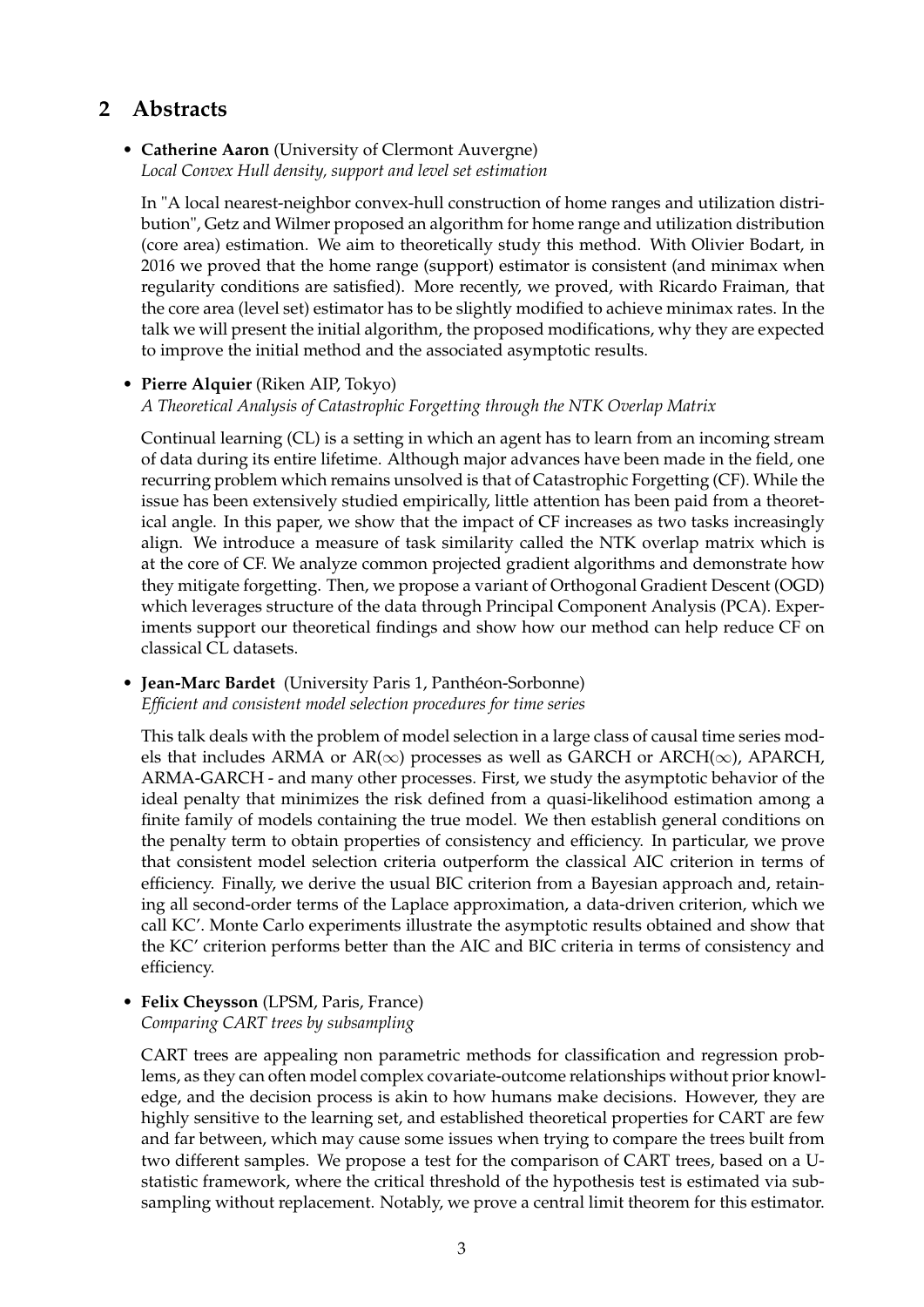A short simulation study and an application to Covid-19 data illustrate the performances of the proposed method.

• **Camille Coron** (University Paris Saclay) *Biodiversity monitoring using citizen data*

This presentation based on Giraud et al (2016) and Coron et al (2018) aims at estimating relative abundances of common bird species by combining datasets with different protocoles. The first dataset, provided by Vigie-Nature, is composed of all observations made by scientists at a precise location and for a fixed amount of time. The second dataset, provided by the Ligue pour la Protection des Oiseaux, is composed of some observations made by citizens, whose location and observation duration are unknown. The second dataset is much larger than the first one, but provides few associated information concerning the observation protocole. Our work consists in introducing a probabilistic modeling of these two datasets, that allows to benefit both from the information brought by the first dataset, and the abundance of the second one, and thus improving estimations made using only the first dataset. **References**

C. Coron, C. Calenge, C. Giraud, R. Julliard (2018) Estimation of species relative abundances and habitat preferences using opportunistic data. Env. and Ecol. Stat. 25, 71–93. C. Giraud, C. Calenge, C. Coron, R. Julliard (2016) Capitalizing on opportunistic data for monitoring species relative abundances. Biometrics 72 (2), 649-58.

• **Arnaud Dragicevic** (INRAE, Aubière and CIRANO, Montréal) *Stochastic Control of Ecological Networks*

The paper models the maintenance of ecological networks in forest environments, built from bioreserves, patches and corridors, when these grids are subject to random processes such as extreme natural events. It also outlines a management plan to support the optimized results. After presenting the random graph-theoretic framework, we apply the stochastic optimal control to the graph dynamics. Our results show that the preservation of the network architecture cannot be achieved, under stochastic control, over the entire duration. It can only be accomplished, at the cost of sacrificing the links between the patches, by increasing the usage of the control devices. This would have a negative effect on the species migration by causing congestion among the channels left at their disposal. The optimal scenario, in which the shadow price is at its lowest and all connections are well-preserved, occurs at half of the course, be it the only optimal stopping moment found on the stochastic optimal trajectories. In such a scenario, the optimal forestry management policy has to integrate agility, integrated response, and quicker response time.

#### • **Marie-Pierre Etienne** (AgroParisTech, Rennes) *Statistical methods for understanding movement data*

Movement of organisms is one of the main mechanisms who govern relations between species. Advances in biologging open promising perspectives in the study of animal movements at numerous scales. It is now possible to record time series of animal locations over extended areas and long durations with a high spatial and temporal resolution. One question addressed with this sort of data is the habitat preference selection, which can be defined as the relationship between the environmental covariates and the stationnary distribution, known in ecology as resource selection function. Using some ergodicity assumptions, it is possible to estimate this relationship by long-term monitoring of an individual movement. We explore the use of Langevin model for modelling animal movement in order to estimate the resource selection function.

**Reference.** T Michelot, P Gloaguen, P. G. Blackwell, M-P Étienne (2019) The Langevin diffusion as a continuous-time model of animal movement and habitat selection. [Methods in](https://doi.org/10.1111/2041-210X.13275) [Ecology and Evolution.](https://doi.org/10.1111/2041-210X.13275)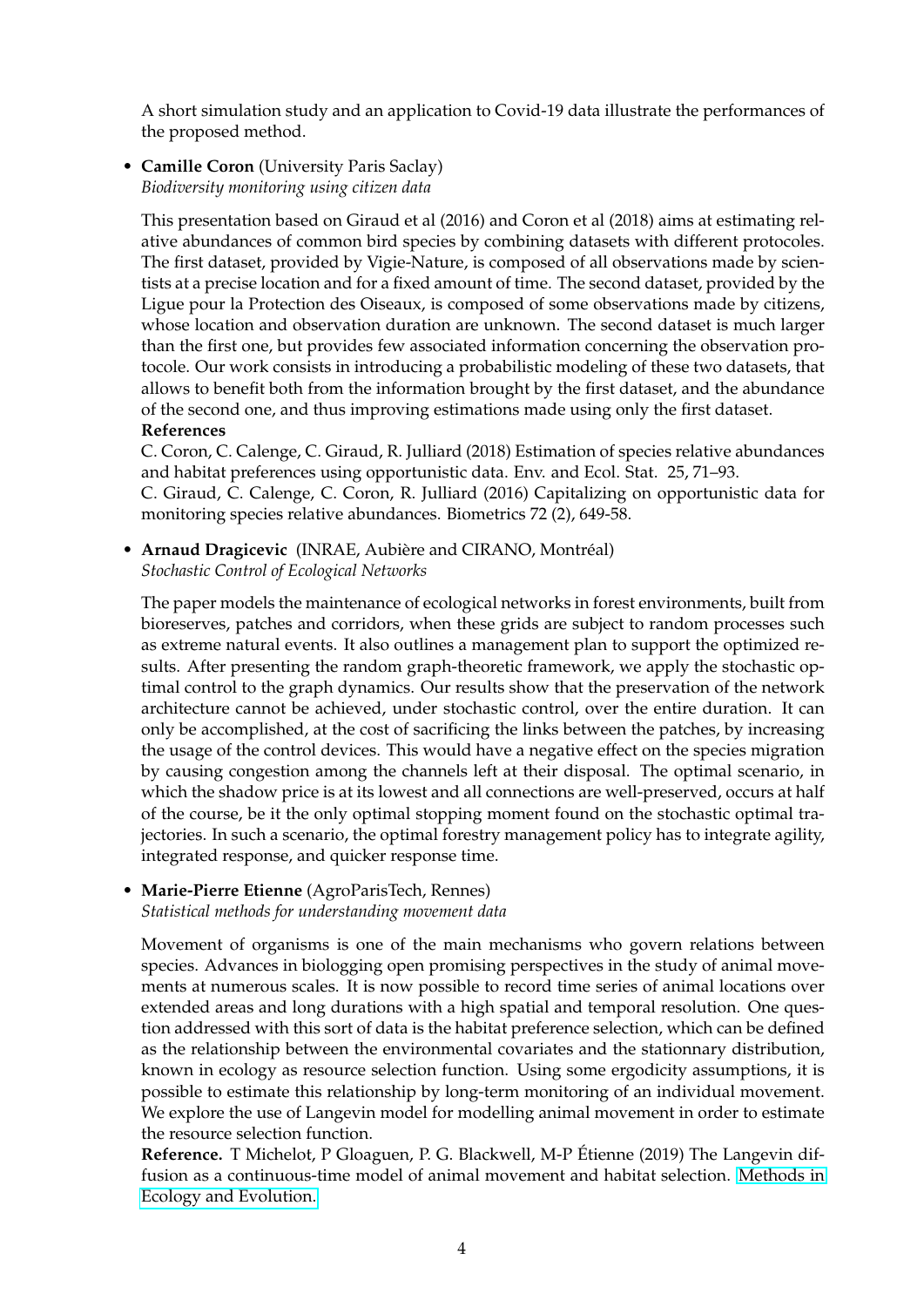### • **Guillaume Franchi** (ENSAI, Rennes) *Modelling of abundances through a GLM model*

Relative abundance is defined as the vector of proportions of each species in a whole ecosystem. Compared to standard abundance, it is a good indicator of biodiversity. However, modeling issues arise due to the constraints inherent to the structure of the data, which are contained in the border of a compact set. We aim to build a time series model for relative abundance which is easily interpretable, in order to better understand an ecosystem and its dynamic. Statistical properties of the model and estimation strategies are central to our work and will be discussed in the talk.

• **Mara Freilich** (Scripps Institution of Oceanography, University of California San Diego) *Inferring ecological networks using spatiotemporal data: Insights from intertidal observations and a stochastic model*

Ecosystems functioning is based on an intricate web of interactions among living entities. Most of these interactions are difficult to observe, especially when the diversity of interacting entities is large and they are of small size and abundance. To sidestep this limitation, it has become common to infer the network structure of ecosystems from co-occurrence of species in space and time, but it is not clear how well networks can be reconstructed, especially in the presence of environmental and demographic variability that propagates through ecological networks. We first test the efficacy of statistical methods for network reconstruction by comparing an inferred network constructed using spatially intensive co-occurrence data from the rocky intertidal zone in central Chile to a well-resolved, empirically based, species interaction network from the same region. We find that co-occurrence networks do not represent classical ecological networks in which edges indicate a pairwise interaction. Co-occurrence networks most likely provide information about the joint spatial effects of environmental conditions, recruitment, and, to some extent, biotic interactions, and among the latter, they tend to better detect niche-expanding positive non-trophic interactions. We then evaluate the effects of intrinsic noise and network topology on the performance of different methods of inferring network structure from time-series data, demonstrating the co-occurrence networks are non-random, but do not necessarily correspond to the known interaction network. Patterns of interactions in co-occurrence networks must be interpreted with caution, especially when extending interaction-based ecological theory to interpret network variability and stability.

## • **Pierre Jacob** (ESSEC, Cergy-Pontoise)

### *Bayesian inference with models made of modules*

In many cases, models employed in statistics are made of different "modules" that relate to specific parts of the analysis, or specific sources of data. For example, there might be a primary module with the parameters of interest, but also: a module for the imputation of missing data, a module for the estimation of propensity scores, a module that estimates unobserved covariates using external data, a module that handles some pre-processing step, a module that captures measurement error, etc. An appeal of the standard Bayesian approach is the ability to perform inference on all unknown quantities jointly, leading to a coherent treatment of uncertainty across all modules. However, misspecification of any module can motivate departures from the standard joint inference approach and has led practitioners to employ "modularized" strategies, designed to "cut the feedback" from some modules onto others, leading to "cut distributions" instead of standard posterior distributions. This talk reviews the arguments proposed to defend and to condemn modularization in Bayesian analysis, describes some statistical properties of the "cut distributions" and presents algorithms to approximate them.

• **Anton Klimovsky** (University of Stuttgart) *Stochastic modelling of evolving networks using graph limits*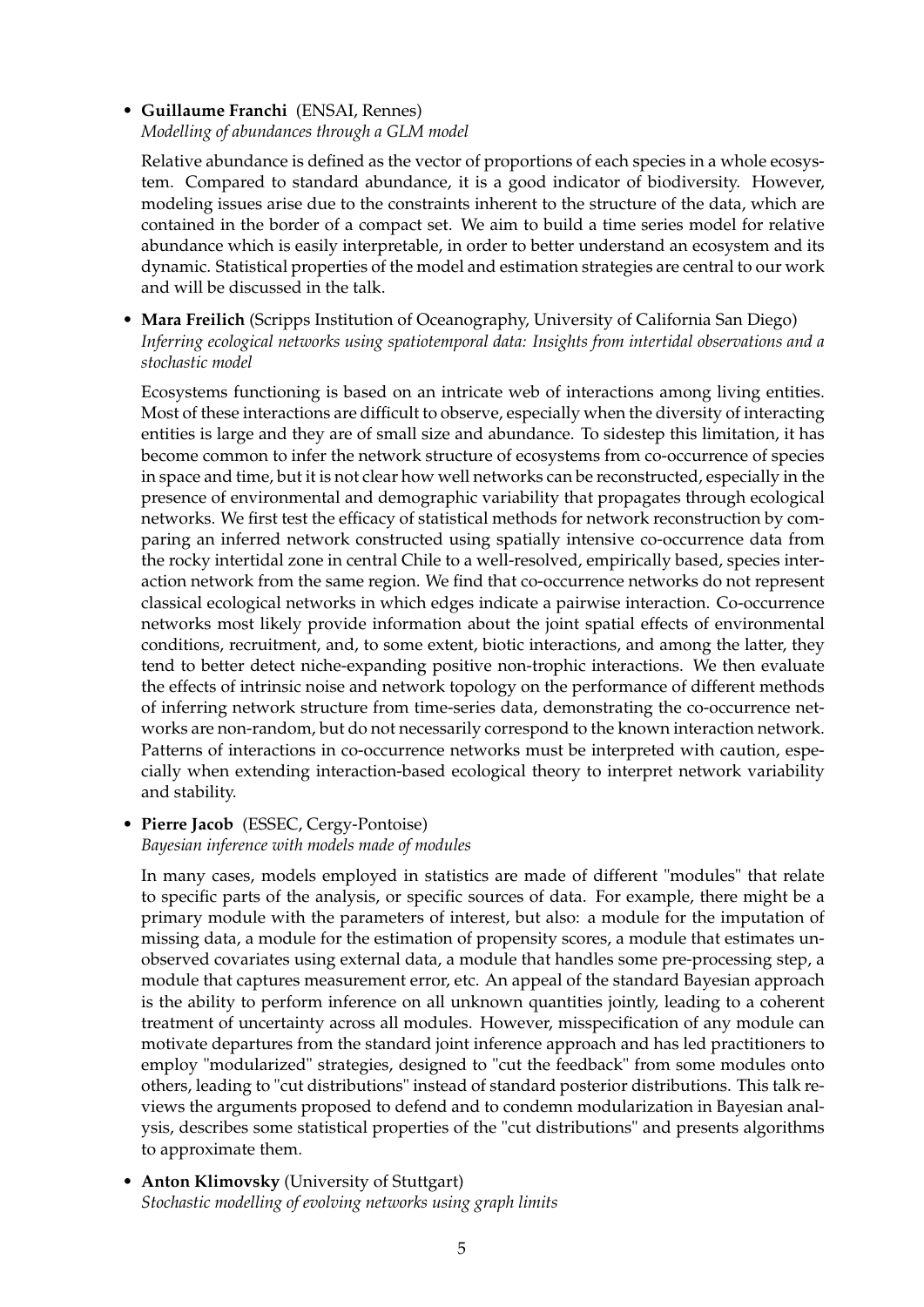Majority of complex networks change over time. We report on some recent results on the probabilistic fundamentals of evolving networks. We focus discuss notions of convergence of graph sequences and their limiting objects.

#### • **Federico Maddanu** (CY University) *Time trends in atmospheric ethane*

Understanding the dynamics underlying ethane (C2H6) trends is of uttermost importance in the context of climate change. We focus on time series of ethane abundance in the atmosphere recorded at 15 ground-stations located in both the Northern and Southern Hemispheres. The trend component is hidden by both a strong persistent annual cycle and the large amount of missing data (about 70%). Our approach proposes a novel structural model where both the cycle and trend evolve stochastically and can be estimated via the Kalman filter methodology. The results suggest a global pattern in the dynamics of ethane trends in both the Northern and Southern Hemispheres. With Tommaso Proietti (Roma Torre Vergata).

• **Pablo Marquet** (Catholic University, Santiago, Chile) *Reconstructing ecological networks*

Networks are ubiquitous in almost any natural phenomenon from life to society. And although network theory is a very well-established discipline grounded in graph theory, the empirical work on networks faces several challenges, of which the challenge of reconstructing networks from partial information is paramount. Here, I will provide an overview of several approaches used to reconstruct networks and, in particular, how to deal with the issue of inferring causality. I will conclude by outlining some open challenges such as the probabilistic challenge; networks are spatially and temporally dynamic objects so information about them will always be partial and referential (i.e., the network was observed at a particular time and space) hence its nature is probabilistic.

### • **Guilherme Ost** (UFRJ, Rio de Janeiro)

*Sparse Markov Models for High-Dimensional Inference*

Consider a sample of size n of a finite order Markov chain. In this full generality, we can only estimate the parameters of the Markov chain (the order d and the transition probabilities) in the regime d=O(log (n)), limiting the practical application of these chains to small orders only. In this talk, we will discuss a way to overcome this constraint in a large subclass of Markov chains, namely the Mixture of Transition Distribution (MTD) models. In our main result, we will show that it is possible to select a priori the portion of the past that is relevant for the transition probabilities of a MTD, allowing the estimation of the model parameters even in the regime  $d=O(n)$ . The practical performance of our estimation procedure will be illustrated through simulations.

This is a joint work with Daniel Y. Takahashi (Brain Institute/UFRN).

• **Denys Pommeret** (Aix Marseille University & ISFA Lyon) *Mixed Deep Gaussian Mixture Models*

Recently, Viroli & McLachlan (2019) proposed a generalization of the well-known Gaussian Mixture Models (GMM) which they called Deep Gaussian Mixture Models (DGMM).

Roughly speaking, DGMMs are mixtures of GMM. The architecture of a DGMM is that of a neural network: each mixture can be seen as a layer and its components are the neurons. DGMMs only work for continuous variables. Fuchs et al. (2021) proposed an extension to the mixed case (continuous and non continuous) which they call Mixed DMGG (MDGMM). The idea of a MDGMM is first to link the mixed data to a continuous latent space. Then a DGMM is applied. The latent space contains information on the dependence structure of the mixed data. MDGMMs can be used for clustering.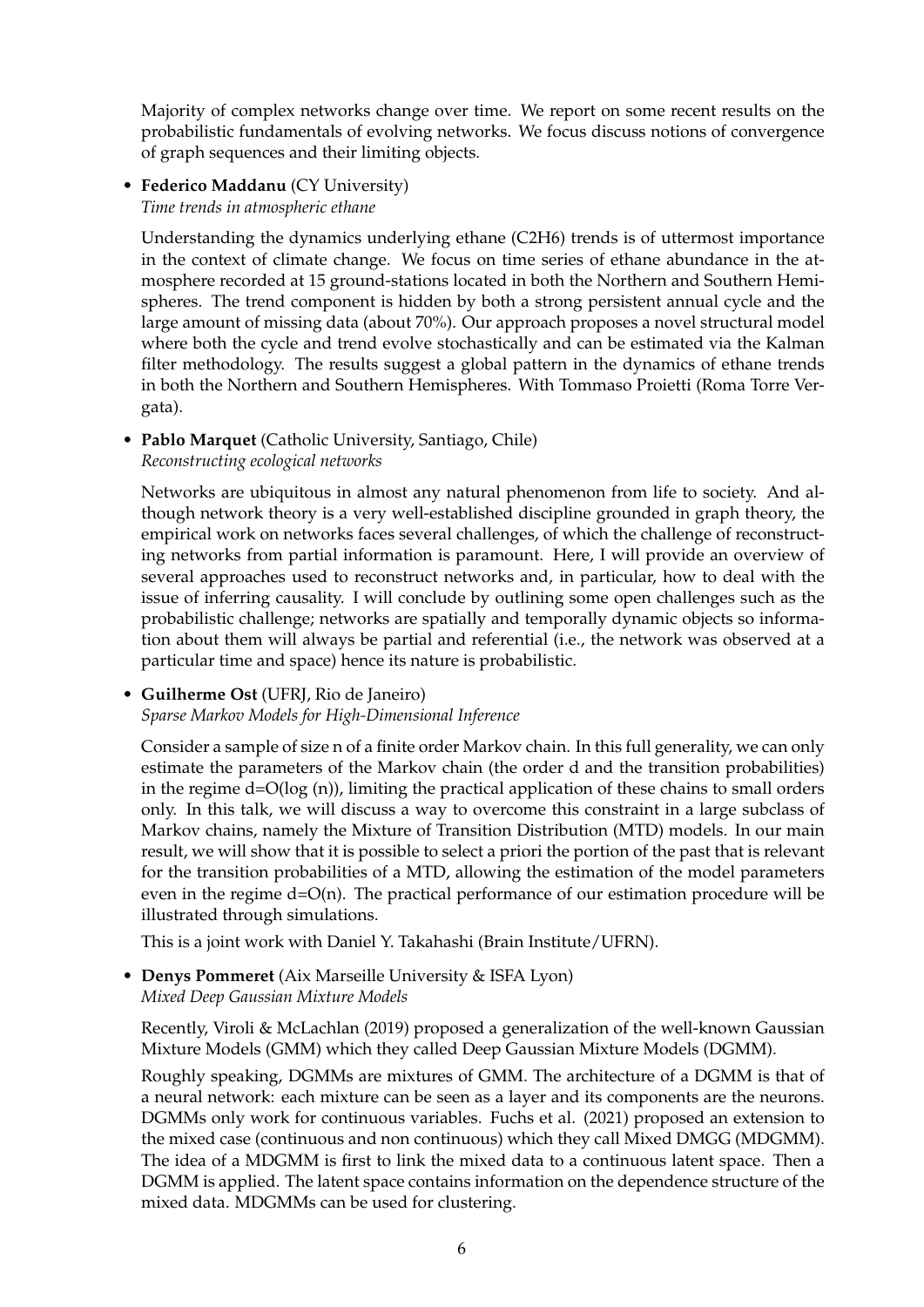Another important use is data augmentation. Indeed we can modify a MDGGM to generate mixed variables. We call this algorithm MIAMI (for MIxed data Augmentation MIxture).

In this talk we show the principle of MDGMMs and we compare the MIAMI algorithm to competitors (k−modes, k−Prototypes, Hierarchical Clustering, Self-Organising Maps, DB-SCAN, CTGAN, CART, Random Forest, k−Nearest Neighbour).

We also show an application of the MDGMM in oceanography.

### • **Julien Randon Furling** (University Paris 1, Panthéon-Sorbonne) *On a first hit distribution of the running maximum of Brownian motion*

Let  $(S_t)_{t>0}$  be the running maximum of a standard Brownian motion  $(B_t)_{t>0}$  and  $T_m =$ inf $\{t, mS_t \le t\}$  for  $m \ge 0$ . In this note we calculate the joint distribution of  $T_m$  and  $B_{T_m}$ . We also present results for Brownian motion with drift.

A part of the motivation behind the study presented here stems from a toy-model designed by Paul Krapivsky for animal foraging (2017). Among many applications, stochastic processes have indeed often been used to model the paths traced by animals searching for food, shelter or other necessities.

#### • **Lionel Truquet** (ENSAI, Rennes)

*Nonparametric inference for general categorical time series with time-varying parameters*

The first motivation of this paper is to construct a general framework for modeling nonstationary categorical time series with time-varying analogues of logistic, multiple choice or ordinal time series models and for which some kind of non-stationary exogenous regressors can be included in the dynamic. To this end, we develop two locally stationary notions for autoregressive categorical processes. The first one, which is adapted to strictly exogenous covariates, is based on the theory of Markov chains in random environments and the second one, which is adapted to sequentially exogenous covariates, on iterated random maps systems. In both cases, our results allow to derive asymptotic properties of localized partial sums and consistency properties of local likelihood estimators for time-varying parameters. For strictly exogenous regressors, we also develop a notion of derivative processes which is useful to control the bias of localized partial sums.

### • **Daniel Valencia** (Catholic University, Las Cruces, Chile)

*Modeling the complexity of 'simple' pairwise species interactions in open systems: trophic and nontrophic interactions define spaces of coexistence at the core of marine ecological networks*

Within natural systems, many biological species simultaneously engage in trophic and nontrophic interactions (NTIs), affecting each other population growth and the likelihood of stable coexistence. In marine metacommunities open to external influx of biomass and individuals, the fate of local population depends on the interplay between these interactions and regional scale drivers. For instance, in marine systems where most species have complex life cycles, the larval dispersion capability and its recruitment probability (forced by oceanographic conditions) could explain much of the local scale variation and, at the same time, make the system particularly sensible to climate fluctuations. Here, we model and attempt to empirically parameterize the combined effect of feeding, recruitment facilitation, and refuge provision on the local dynamic of a 'predator-prey' system. This relatively well-known biological system from the Chilean intertidal zone includes the dominant bed-forming mussel *Perumytilus purpuratus* and one of its main predators, the crab *Acanthocyclus hassleri*. Using experimental and time series data, we parametrize the model to explore the mechanisms of the NTIs and their role in the species' coexistence under varying scenarios of recruitment variability. Overall, we show that the inclusion positive NTIs, refuge provision and recruitment facilitation, together foster coexistence in limited larval environments, although when considered separately they can reduce local coexistence space. These results suggest that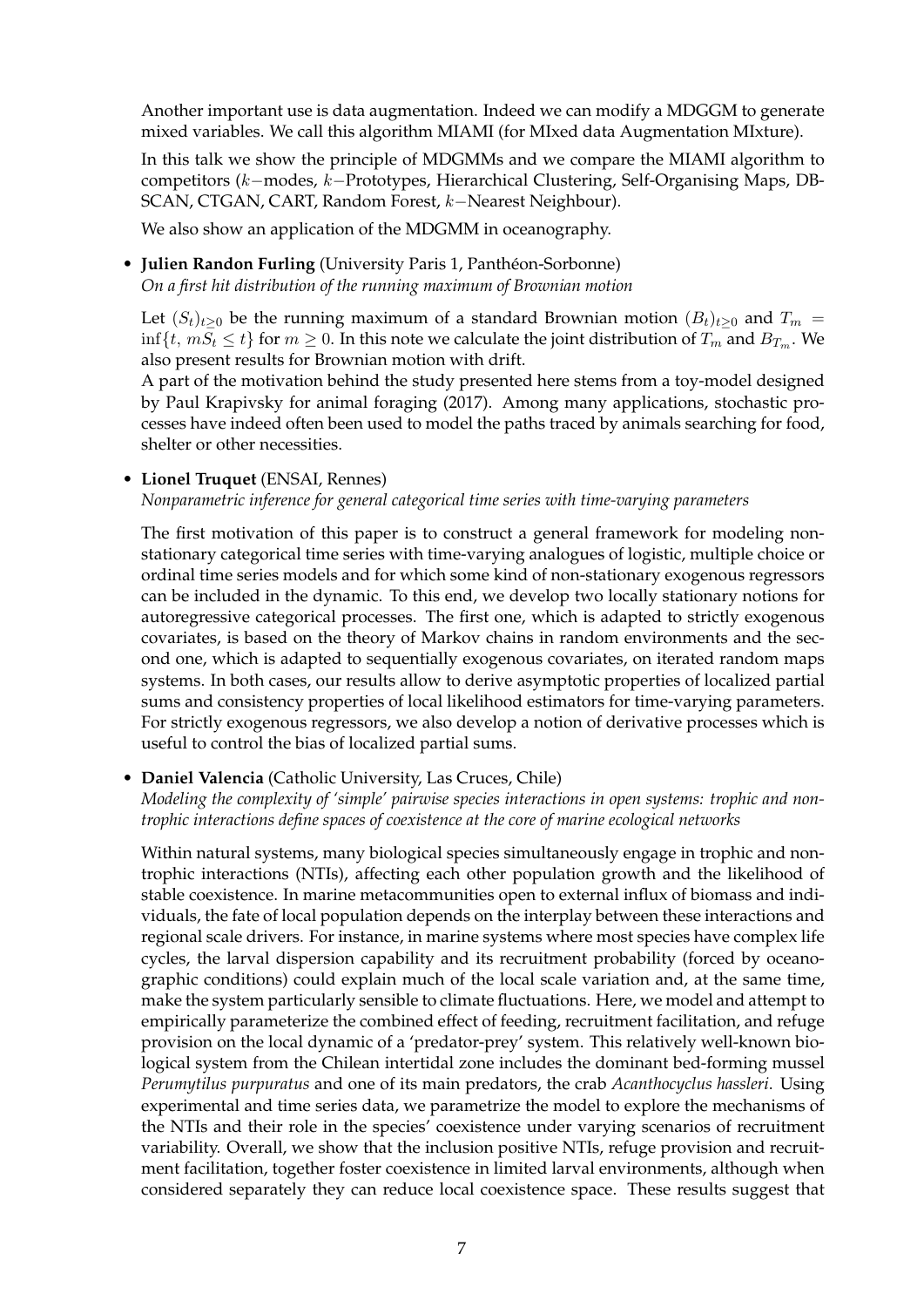incorporating NTIs on dynamic models and ecological theory is needed to gain a more complete understanding of mechanisms of species coexistence and spatial variability, and that this knowledge is critical to understand ecosystem responses to ongoing climate and global changes.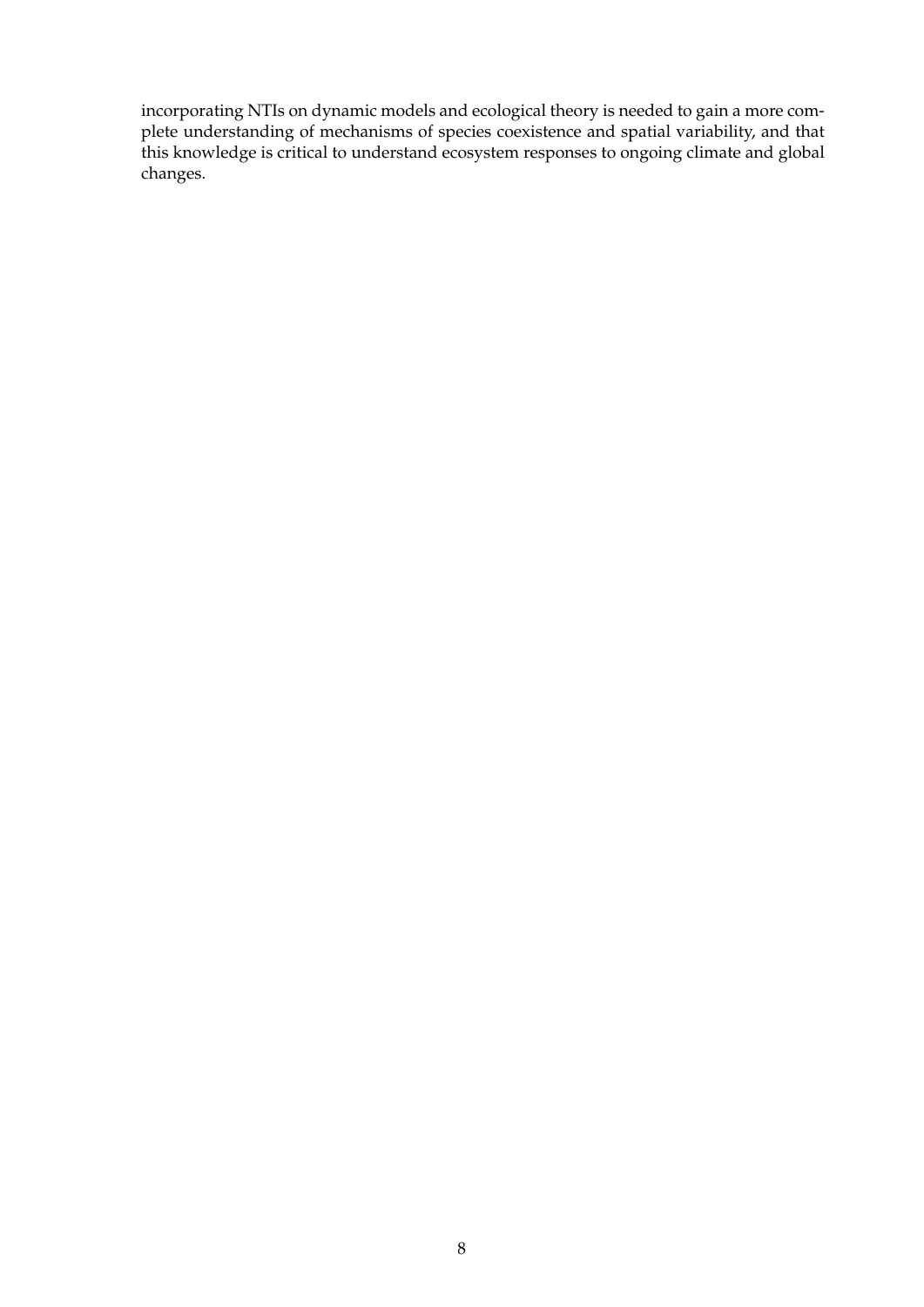# <span id="page-8-0"></span>**3 Social Program**

Beginning such a program let us realise two things,

- first I should apologise because it is so restrictive but it is necessarily biased;
- the second point it to think about the importance of keeping all those incredibly beautiful places which justify thousands times the existence of projects in analogous lines.

The forthcoming text is full of links: click on locations to safely travel during this complicate period.

The social program  $(^1)$  $(^1)$  $(^1)$  will be free:

- Brazil: [Iguazu falls,](https://iguazuargentina.com/en/index) [Rio-Corcovado,](https://www.google.com/search?q=corcovado&sxsrf=ALeKk00IzVVZnadUcDEKbeCHpnX-J1nP1A:1595531654444&source=lnms&tbm=isch&sa=X&ved=2ahUKEwiLqvbLiuTqAhWfAWMBHZ4qCEEQ_AUoAXoECBcQAw&biw=1280&bih=614) [Amazonia Forests,](https://www.google.com/search?q=brasil+forest&sxsrf=ALeKk00d8cJXe6Uy6eurWg5163QLIT0tbQ:1595532014928&source=lnms&tbm=isch&sa=X&ved=2ahUKEwjqvuj3i-TqAhX7DWMBHdZCBzsQ_AUoAXoECA0QAw&biw=1280&bih=614)
- Chile: [Patagonia,](https://www.google.com/search?q=patagonia+chile&tbm=isch&ved=2ahUKEwj4n5qGutnqAhVCYxoKHeavAWIQ2-cCegQIABAA&oq=patagonia+chile&gs_lcp=CgNpbWcQAzICCAAyAggAMgQIABAeMgQIABAeMgQIABAeMgQIABAeMgQIABAeMgQIABAeMgQIABAeMgQIABAeOgQIABBDUPwTWLskYOYnaABwAHgAgAH2AYgBgQmSAQUwLjQuMpgBAKABAaoBC2d3cy13aXotaW1nwAEB&sclient=img&ei=5E4UX_gdwsZp5t-GkAY&bih=614&biw=1280) [Paranal,](https://www.google.com/search?q=paranal+observatory+antofagasta+region+chile&tbm=isch&ved=2ahUKEwij6MWJutnqAhUP-xoKHZIjACAQ2-cCegQIABAA&oq=paranal+chile&gs_lcp=CgNpbWcQARgAMggIABAHEB4QEzIICAAQBxAeEBMyCAgAEAUQHhATMggIABAFEB4QEzIICAAQBxAeEBMyCAgAEAUQHhATOgYIABAHEB46CAgAEAcQBRAeUOSbB1iZqQdg27cHaABwAHgAgAHJBYgBqBCSAQ0wLjEuMS4xLjAuMS4xmAEAoAEBqgELZ3dzLXdpei1pbWfAAQE&sclient=img&ei=604UX-NGj_ZrkseAgAI&bih=614&biw=1280) [Atacama desert,](https://www.google.com/search?q=atacama+chile&tbm=isch&ved=2ahUKEwjdubLEutnqAhVQ_4UKHdusD-gQ2-cCegQIABAA&oq=atacama+chile&gs_lcp=CgNpbWcQARgAMgIIADIGCAAQBxAeMgYIABAHEB4yBggAEAcQHjIGCAAQBxAeMgYIABAHEB4yBggAEAcQHjIGCAAQBxAeMgYIABAHEB4yBggAEAcQHjoECAAQEzoICAAQBxAeEBNQ_LgGWNzLBmD43wZoAHAAeACAAc8BiAGjCpIBBTAuNS4ymAEAoAEBqgELZ3dzLXdpei1pbWfAAQE&sclient=img&ei=Zk8UX93uGdD-lwTb2b7ADg&bih=614&biw=1280) [Valparaiso,](https://www.google.com/search?q=valparaiso+chile&tbm=isch&ved=2ahUKEwjo58rBu9nqAhWMIRoKHbYaBUkQ2-cCegQIABAA&oq=valparaiso+chile&gs_lcp=CgNpbWcQAzICCAAyBggAEAcQHjIECAAQHjIECAAQHjIECAAQHjIECAAQHjIECAAQHjIECAAQHjIECAAQHjIECAAQHlCzZFi5e2DCiQFoAHAAeAGAAcILiAGwMpIBCzItMi41LTIuMS4zmAEAoAEBqgELZ3dzLXdpei1pbWfAAQE&sclient=img&ei=bFAUX-iBO4zDaLa1lMgE&bih=614&biw=1280) [Caleta Portales,](https://www.google.com/search?q=caleta+portales++leon+de+mar+chile&tbm=isch&ved=2ahUKEwiJ1ITru9nqAhVW_IUKHbTMDZkQ2-cCegQIABAA&oq=caleta+portales++leon+de+mar+chile&gs_lcp=CgNpbWcQAzoECCMQJ1CNIljmS2DWTWgAcAB4AIAB4AKIAfAakgEIMC4xMS41LjGYAQCgAQGqAQtnd3Mtd2l6LWltZ8ABAQ&sclient=img&ei=w1AUX8nmNtb4lwS0mbfICQ&bih=614&biw=1280)
- China: [The great wall,](http://www.mutianyugreatwall.com/en/home) [Peking-Forbidden city,](https://en.dpm.org.cn/) [Hong-Kong,](https://www.google.com/search?q=hong+kong&sxsrf=ALeKk032K05EArU6yWd4oCxUcBUo_zBimw:1595990291070&source=lnms&tbm=isch&sa=X&ved=2ahUKEwihuPSSt_HqAhXuz4UKHRMKAxsQ_AUoAXoECBwQAw)
- France: [Lyon](https://www.google.com/search?q=lyon+gastronomie&tbm=isch&ved=2ahUKEwiJy8ubvdnqAhUU8IUKHa4DC1MQ2-cCegQIABAA&oq=lyon+gastro&gs_lcp=CgNpbWcQARgBMgIIADICCAAyBAgAEB4yBggAEAgQHjIGCAAQCBAeMgYIABAIEB4yBggAEAgQHjIGCAAQCBAeMgYIABAIEB4yBggAEAgQHjoECCMQJzoECAAQQzoFCAAQsQNQnu4BWIKQAmD-oQJoAXAAeACAAckKiAHuIZIBDzAuMS40LjAuMS4xLjEuMZgBAKABAaoBC2d3cy13aXotaW1nwAEB&sclient=img&ei=NlIUX4nYCZTglwSuh6yYBQ&bih=614&biw=1280)  $(2)$  $(2)$  $(2)$ , [Nantes-Machines de l'Ile,](https://www.lesmachines-nantes.fr/en/) [Paris-Plage,](https://www.google.com/search?q=paris+plage&tbm=isch&ved=2ahUKEwikpa74vNnqAhVQ0RoKHe7WBRAQ2-cCegQIABAA&oq=+paris&gs_lcp=CgNpbWcQARgIMgQIIxAnMgcIABCxAxBDMgUIABCxAzIECAAQQzIFCAAQsQMyBAgAEEMyBwgAELEDEEMyBwgAELEDEEMyCAgAELEDEIMBMgQIABBDUNQgWNQgYINcaABwAHgAgAHODYgBzg2SAQM4LTGYAQCgAQGqAQtnd3Mtd2l6LWltZ8ABAQ&sclient=img&ei=7FEUX6T_ENCia-6tl4AB&bih=614&biw=1280) [Paris-Tara Expedition,](https://oceans.taraexpeditions.org/en/) [Vannes,](https://www.google.com/search?q=vannes+bretagne+vieille+ville&tbm=isch&ved=2ahUKEwinsrCSvdnqAhUZ_RoKHQ60CwUQ2-cCegQIABAA&oq=vannes+bretagne+vieille+ville&gs_lcp=CgNpbWcQAzoCCAA6BAgAEB46BggAEAUQHjoGCAAQCBAeOgQIABAYUMtEWPWCAWC5iwFoBnAAeAKAAbcHiAGHOJIBDTIuNy43LjMuMi4xLjKYAQCgAQGqAQtnd3Mtd2l6LWltZ8ABAQ&sclient=img&ei=IlIUX6eZM5n6a47orig&bih=614&biw=1280) [Lu](https://www.cirm-math.com/)[miny,](https://www.cirm-math.com/)
- Germany: [Aachen,](https://www.google.com/search?q=aachen&tbm=isch&ved=2ahUKEwiMt46QwNnqAhVU0IUKHeijBOcQ2-cCegQIABAA&oq=aachen&gs_lcp=CgNpbWcQAzIECAAQQzIFCAAQsQMyBQgAELEDMgUIABCxAzIICAAQsQMQgwEyCAgAELEDEIMBMgIIADICCAAyBQgAELEDMgUIABCxAzoECCMQJ1DwTFjsWmDcYWgAcAB4AIAB0AqIAZEPkgEHNS0xLjAuMZgBAKABAaoBC2d3cy13aXotaW1nwAEB&sclient=img&ei=Q1UUX8yJGNSglwTox5K4Dg&bih=614&biw=1280) [Berlin,](https://www.berlin.de/en/attractions-and-sights/3560059-3104052-checkpoint-charlie.en.html) [Heidelberg,](https://www.google.com/search?q=heidelberg&sxsrf=ALeKk01dR6lKPPKQAfmdBwRLbU3aPJ4sWA:1595168014107&source=lnms&tbm=isch&sa=X&ved=2ahUKEwju3tn2v9nqAhXCyYUKHcOBBooQ_AUoAnoECCEQBA&biw=1280&bih=614) [Munich-Hofbraeuhaus,](https://www.hofbraeuhaus.de/en/welcome.html) [Oberwolfach,](https://www.mfo.de/)
- Mexico: [Mexico-Frida Khalo Museum,](https://www.museofridakahlo.org.mx/en/) [Mexico-Coyoacan,](https://www.google.com/search?q=coyoacan&sxsrf=ALeKk00ES9mrLZl8OIVGTqmlsTlWXYxMrQ:1595531859084&source=lnms&tbm=isch&sa=X&ved=2ahUKEwjdx8Cti-TqAhXNDmMBHRMlCz4Q_AUoA3oECBwQBQ&biw=1280&bih=614)
- New Caledonia: [Nouméa,](https://www.google.com/search?q=noumea&sxsrf=ALeKk03ib_Z_T7z76OsYu6iGWr2igMNJUA:1595168367774&source=lnms&tbm=isch&sa=X&ved=2ahUKEwji4qufwdnqAhUD4BoKHWWSBAAQ_AUoAnoECCEQBA&biw=1280&bih=614)
- Poland: [Torun,](https://www.google.com/search?q=pologne+torun+central+place&tbm=isch&ved=2ahUKEwieyJybh-TqAhVJlBoKHWchDWAQ2-cCegQIABAA&oq=pologne+torun+central+place&gs_lcp=CgNpbWcQAzoECAAQHlCyKliPSWDJTmgAcAB4AIABeYgBqwmSAQQxMi4ymAEAoAEBqgELZ3dzLXdpei1pbWfAAQE&sclient=img&ei=-t0ZX57jPMmoaufCtIAG&bih=614&biw=1280) [Varsaw-Jewish Museum,](https://www.polin.pl/en)
- Spain: [Barcelona-La Pedrera,](https://www.lapedrera.com/en) [Figueras-Dali Museum,](https://www.salvador-dali.org/en/museums/figueres/) [Granada,](https://www.google.com/search?q=+alhambra&tbm=isch&ved=2ahUKEwiH3K-zwNnqAhURhhoKHVlNDN8Q2-cCegQIABAA&oq=+alhambra&gs_lcp=CgNpbWcQAzIHCAAQsQMQQzIECAAQQzICCAAyAggAMgIIADIECAAQQzIECAAQQzICCAAyAggAMgIIAFDbMFjbMGDHQGgAcAB4AIABgAGIAYABkgEDMC4xmAEAoAEBqgELZ3dzLXdpei1pbWfAAQE&sclient=img&ei=jVUUX8fhFJGMatmasfgN&bih=614&biw=1280)
- USA : [Colorado,](https://www.google.com/search?q=colorado+canyon+big+bend&tbm=isch&ved=2ahUKEwjn-Y_Np8LxAhUBEhoKHbz2BtIQ2-cCegQIABAA&oq=Colorado+canyon&gs_lcp=CgNpbWcQARgBMgIIADIECAAQHjIECAAQHjIECAAQHjIECAAQHjIECAAQHjIECAAQHjIECAAQHjIECAAQHjIECAAQHjoECAAQQ1D7O1jaUGCIZGgAcAB4AIABnQGIAbwFkgEDNS4ymAEAoAEBqgELZ3dzLXdpei1pbWfAAQE&sclient=img&ei=oO_dYOepA4GkaLztm5AN&bih=712&biw=1438&rlz=1C5CHFA_enFR939FR940) [New York City,](https://www.google.com/search?q=NYC&tbm=isch&ved=2ahUKEwjrh-7xu9nqAhUBw4UKHVDPDYIQ2-cCegQIABAA&oq=NYC&gs_lcp=CgNpbWcQAzICCAAyAggAMgIIADICCAAyAggAMgIIADICCAAyAggAMgIIADICCAA6BAgjECc6BQgAELEDOgQIABBDUOTnAljziANgv5QDaABwAHgAgAGJA4gBtgeSAQcwLjEuMC4ymAEAoAEBqgELZ3dzLXdpei1pbWfAAQE&sclient=img&ei=0lAUX-vWDIGGlwTQnreQCA&bih=614&biw=1280)
- Venezuela: [Delta del Orinoco,](https://www.google.com/search?q=delta+orinoco&sxsrf=ALeKk02UbHjNZZEVLOQG1cG1CNmR-DksBg:1595531358504&source=lnms&tbm=isch&sa=X&ved=2ahUKEwjFyue-ieTqAhUR_RQKHTDEDzUQ_AUoAXoECBoQAw&biw=1280&bih=614) [Salto Angel.](https://www.google.com/search?q=salto+angel&sxsrf=ALeKk02vpMU3uqzN89yyMx8zgmUt7IADQQ:1595531456963&source=lnms&tbm=isch&sa=X&ved=2ahUKEwj7geHtieTqAhWPDWMBHT2GCjsQ_AUoAXoECB0QAw&biw=1280&bih=614)
- Fortunately you are welcome face to face to the conference and taste our beautiful city of Paris which you may see from the conference room at the top of [Tolbiac University main](https://upload.wikimedia.org/wikipedia/fr/thumb/4/42/CentrePMF_Paris1.jpg/1024px-CentrePMF_Paris1.jpg) [building.](https://upload.wikimedia.org/wikipedia/fr/thumb/4/42/CentrePMF_Paris1.jpg/1024px-CentrePMF_Paris1.jpg)
- Fooding is due to the reinsertion central kitchen [Label Gamelle,](https://www.labelgamelle.fr/)
- The conference dinner will be at [L'entracte des Gobelins,](https://fr.restaurantguru.com/LEntracte-des-Gobelins-Paris) Paris 13.

<span id="page-8-2"></span><span id="page-8-1"></span><sup>&</sup>lt;sup>1</sup>Don't hesitate to help for improving this important feature of the conference.

 $2$ Sorry for reducing the attraction of this beautiful city to food but a social program should include a conference dinner and Lyon is the capital of Gastronomy. . .

Let us hope that we can meet physically in this city for a physical event!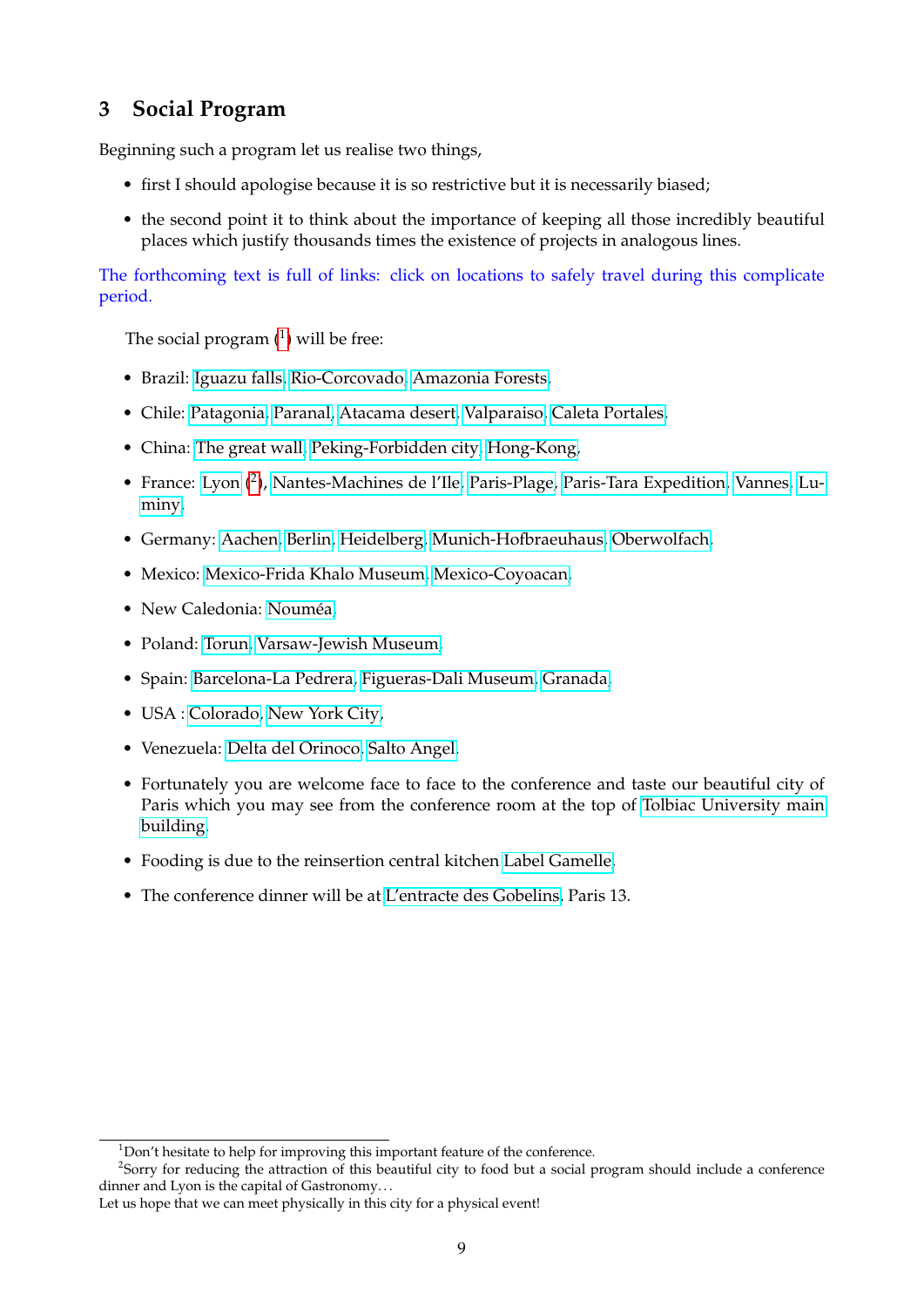# <span id="page-9-0"></span>**4 Participants**

Participants come from all over the world and to turn this conference in a link between researcher we thought that an easy access to all of them may be a successful tool for further contacts; people attending this conference are located in Belgium, Brazil, Canada, Chile, China, Cyprus, Denmark, Germany, France, Hong-Kong, Hungary, Indonesia, Ivory Coast, Japan, Mauritius, New Caledonia, Pakistan, Peru, Poland, Portugal, Russia, Singapore, South Korea, Spain, Switzerland, Ukraine, United Kingdom, United States of America, Uruguay and Vietnam.

### **Alphabetical list of participants integrate universities and email links:**

- Aaron, Catherine [UCA,](https://www.uca.fr/) Clermont, France [catherine.aaron@uca.fr](mailto:catherine.aaron@uca.fr)
- Alain, Mathieu [Université Laval,](https://www.ulaval.ca/) Canada [mathieu.alain.2@ulaval.ca](mailto:mathieu.alain.2@ulaval.ca)
- Albrecher, Hansjoerg [University of Lausanne,](https://www.unil.ch/index.html) Switzerland [hansjoerg.albrecher@unil.ch](mailto:hansjoerg.albrecher@unil.ch)
- Alimoradian, Behzad [ISFA,](https://isfa.univ-lyon1.fr/) Lyon, France [behzad.alimoradian@gmail.com](mailto:behzad.alimoradian@gmail.com)
- Alquier, Pierre [Riken AIP,](https://www.riken.jp/en/research/labs/aip/) Tokyo, Japan [pierrealain.alquier@riken.jp](mailto:pierrealain.alquier@riken.jp)
- Aries, Nawel [Université des Sciences et de la Technologie Houari Boumediene \(USTHB\),](https://www.usthb.dz/en/) Algeria [aries.nawel@hotmail.com](mailto:aries.nawel@hotmail.com)
- Avila, Isidora [Advanced Conservation Strategies,](https://advancedconservation.org/) Santiago, Chile [isidora.avila.thieme@gmail.com](mailto:isidora.avila.thieme@gmail.com)
- Bahamonde, Natalia [PUCV,](http://www.pucv.cl/) Valparaiso, Chile [nataliabde@gmail.com](mailto:nataliabde@gmail.com)
- Bardet, Jean-Marc [Panthéon-Sorbonne University,](http://www.pantheonsorbonne.fr/) Paris, France [Jean-Marc.Bardet@univ-paris1.fr](mailto:Jean-Marc.Bardet@univ-paris1.fr )
- Barczy, Matyas [Simon Bolyai Institute,](https://u-szeged.hu/) Szeged, Hungary [barczy@math.u-szeged.hu](mailto:barczy@math.u-szeged.hu)
- Baydil, Banu [Columbia University,](https://www.columbia.edu/) New-York, USA [bb2717@columbia.edu](mailto:bb2717@columbia.edu)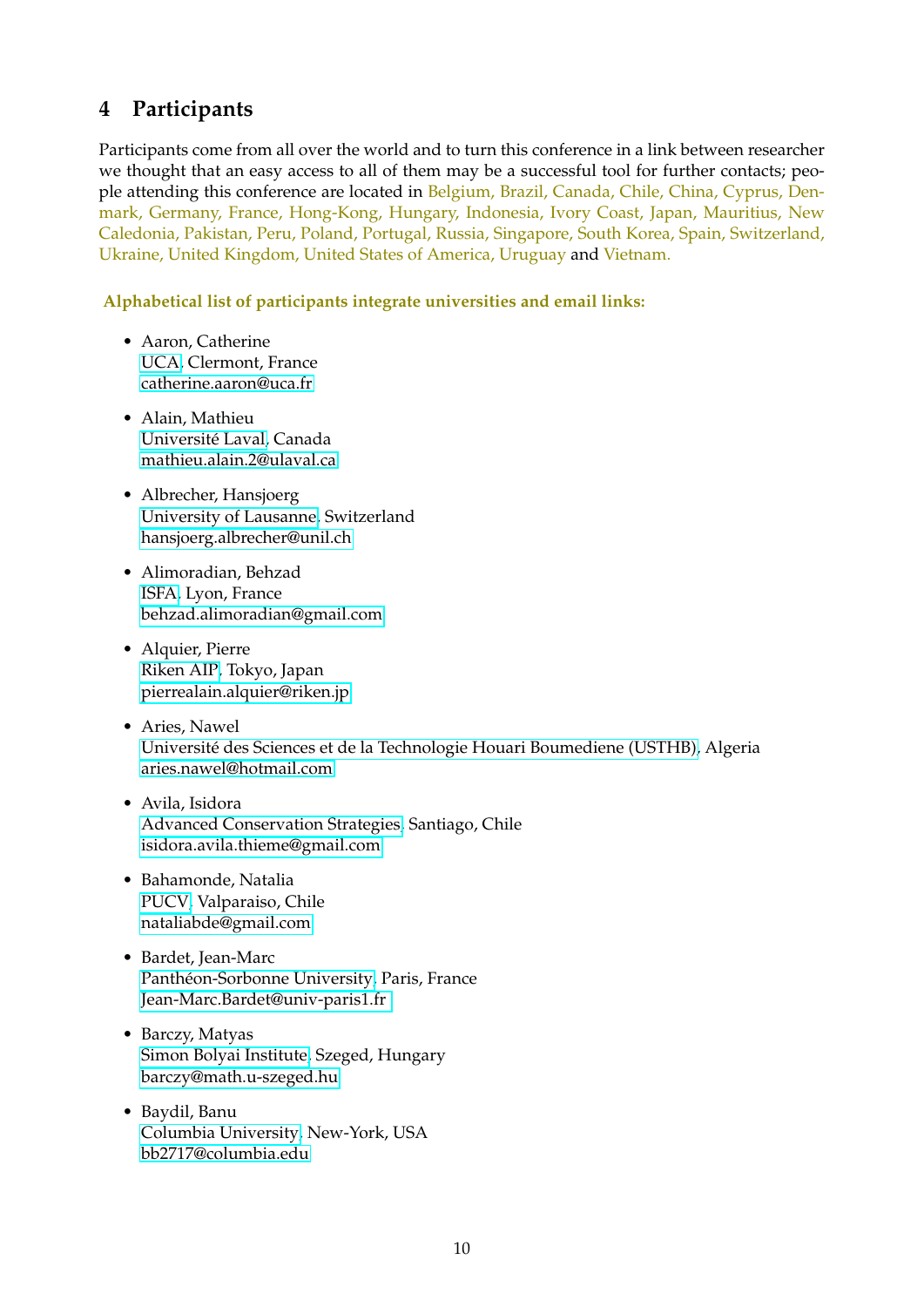- Bernard, Hugo [ENSAI,](http://www.ensai.fr/) Rennes, France [hugo.bernard@eleve.ensai.fr](mailto:hugo.bernard@eleve.ensai.fr)
- Boly, Ousmane [CY University,](https://www.cyu.fr/) Cergy, France [boly1ousmane@gmail.com](mailto:boly1ousmane@gmail.com)
- Cabana, Alejandra [UAB,](https://www.uab.cat/) Barcelona, Spain [AnaAlejandra.Cabana@uab.cat](mailto: AnaAlejandra.Cabana@uab.cat)
- Cabana, Enrique [IMERL, Universidad de la República,](https://www.fing.edu.uy/imerl/inicio) Montevideo,Uruguay [emcabana@gmail.com](mailto:emcabana@gmail.com)
- Carrizo Vergara, Ricardo [University Paris II Panthéon-Assas,](https://www.u-paris2.fr/fr) Paris, France [racarriz@uc.cl](mailto:racarriz@uc.cl)
- Cheysson, Felix [Sorbonne Université,](https://www.sorbonne-universite.fr/) Paris,France [felix@cheysson.fr](mailto:felix@cheysson.fr)
- Cohen, Joel E [Rockefeller University](https://www.rockefeller.edu/) & [Columbia University,](https://www.columbia.edu/) USA [cohen@rockefeller.edu](mailto:cohen@rockefeller.edu)
- Curato, Imma Valentina [Ulm University,](https://www.uni-ulm.de/en/university-news/news-details/article/jungbrunnen-fuer-alternde-maeuseforschende-drehen-die-epigenetische-uhr-zurueck-1/) Germany [imma.curato@uni-ulm.de](mailto:imma.curato@uni-ulm.de)
- Cotil, Adrien [INRAE,](inrae.fr) Paris, France [adrien.cotil@inrae.fr](mailto:adrien.cotil@inrae.fr)
- Coron, Camille [University Paris Saclay,](https://www.universite-paris-saclay.fr/)Orsay, France [camille.coron@math.u-psud.fr](mailto:camille.coron@math.u-psud.fr)
- de la Pena, Victor [Columbia University,](https://www.columbia.edu/) USA [victordelapena2@gmail.com](mailto:victordelapena2@gmail.com)
- De Lima Medina, Francyelle [Federal University of Pernambuco,](https://www.ufpe.br/) Recife, Brazil [francy@de.ufpe.br](mailto:francy@de.ufpe.br)
- Dion-Blanc, Charlotte [LPSM Sorbonne Université,](https://www.lpsm.paris/) Paris, France [charlotte.dion\\_blanc@sorbonne-universite.fr](mailto:charlotte.dion_blanc@sorbonne-universite.fr)
- Derquenne, Christian [EDF R&D,](https://www.edf.fr/) Paris, France [christian.derquenne@edf.fr](mailto:christian.derquenne@edf.fr)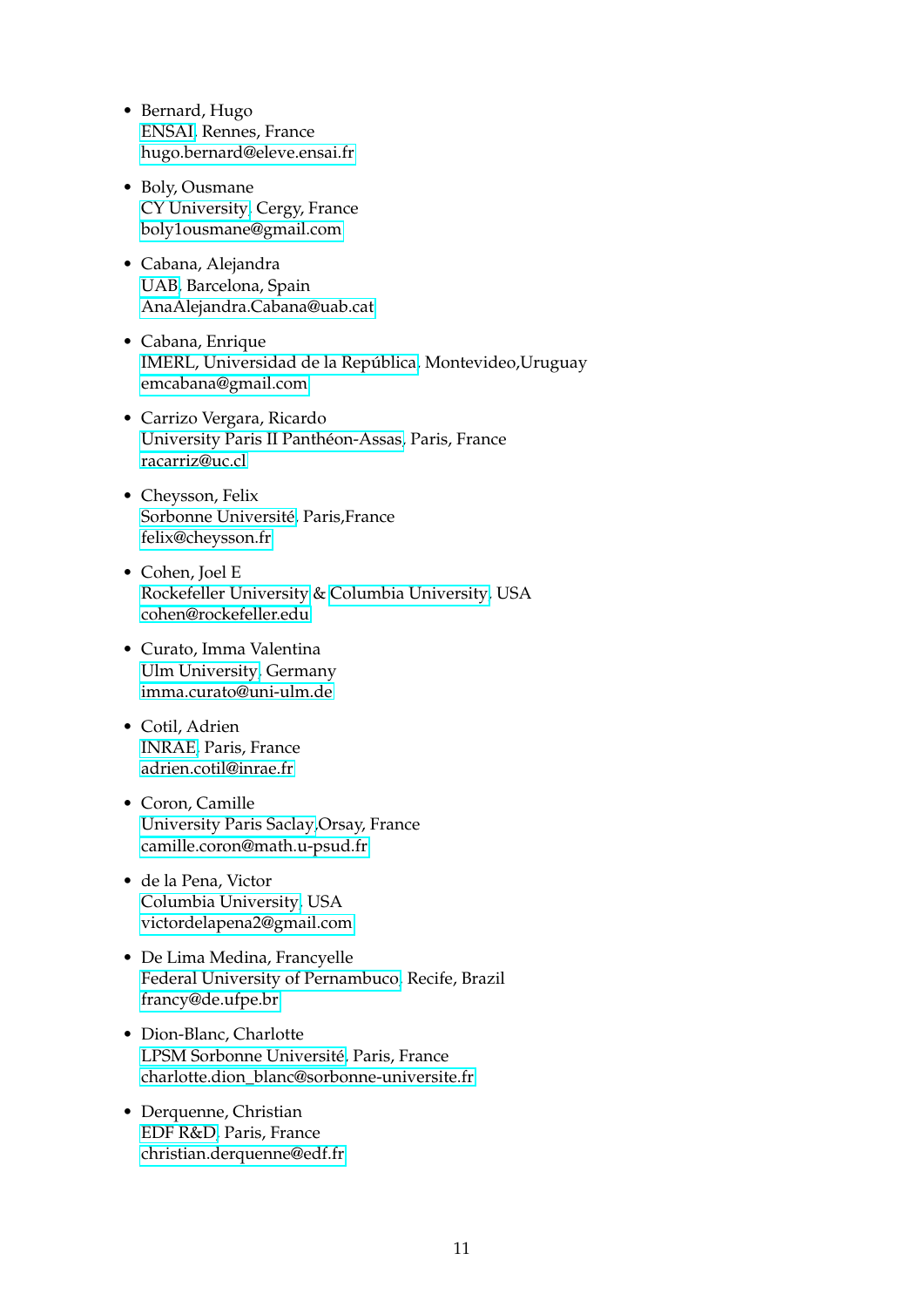- Doukhan, Paul [CY University,](https://www.cyu.fr/) Cergy, France [doukhan@cyu.fr](mailto:doukhan@cyu.fr)
- Dragicevic, Arnaud [INRAE,](https://www.inrae.fr/) Aubière, France [az.dragicevic@gmail.com](mailto:az.dragicevic@gmail.com)
- Durot, Cécile [Universite Paris Nanterre,](https://www.parisnanterre.fr/) France [cdurot@parisnanterre.fr](mailto:cdurot@parisnanterre.fr)
- Durrieu, Gilles [South Brittany University,](https://www.univ-ubs.fr/en/index.html) Vannes, France [gilles.durrieu@univ-ubs.fr](mailto:gilles.durrieu@univ-ubs.fr)
- Essel, Lawrenceline Agartha [University of Ghana ,](https://www.ug.edu.gh/) Accra, Ghana [mial37218@gmail.com](mailto:mial37218@gmail.com)
- Etienne, Marie-Pierre [AgoParistech,](https://www.institut-agro.fr/) Rennes, France [marie-pierre.etienne@agrocampus-ouest.fr](mailto:marie-pierre.etienne@agrocampus-ouest.fr)
- Fallet, Sara [South Brittany University,](https://www.univ-ubs.fr/en/index.html) Rennes and [ENSAI,](https://ensai.fr/) Rennes, France [sara.fallet@laposte.net](mailto:sara.fallet@laposte.net)
- Fan, Xiequan [Tianjin University,](http://www.tju.edu.cn/english/index.htm) China [fanxiequan@hotmail.com](mailto:fanxiequan@hotmail.com)
- Fetiveau, Arthur [South Brittany University,](https://www.univ-ubs.fr/en/index.html) Vannes, France [arthur.fetiveau@univ-ubs.fr](mailto:arthur.fetiveau@univ-ubs.fr)
- Feugeas, Jean-Paul [University of Besançon](https://www.univ-fcomte.fr/) [INSERM,](https://www.inserm.fr/) France [jean-paul.feugeas@inserm.fr](mailto:jean-paul.feugeas@inserm.fr)
- Fokianos, Konstantinos [University of Cyprus.](http://www.ucy.ac.cy/en/) Cyprus [fokianos@ucy.ac.cy](mailto:fokianos@ucy.ac.cy)
- Fouché, Edouard [Karlsruhe Institute of Technology,](http://www.kit.edu/) Germany [edouard.fouche@kit.edu](mailto:edouard.fouche@kit.edu)
- Fourest, Cécile, [CNES,](https://cnes.fr/fr) Kourou, Guyane. [cecile.Dechoz@gmail.com](mailto:cecile.Dechoz@gmail.com)
- Franchi, Guillaume [ENSAI,](http://www.ensai.fr/) Rennes, France [guillaume.franchi@eleve.ensai.fr](mailto:guillaume.franchi@eleve.ensai.fr )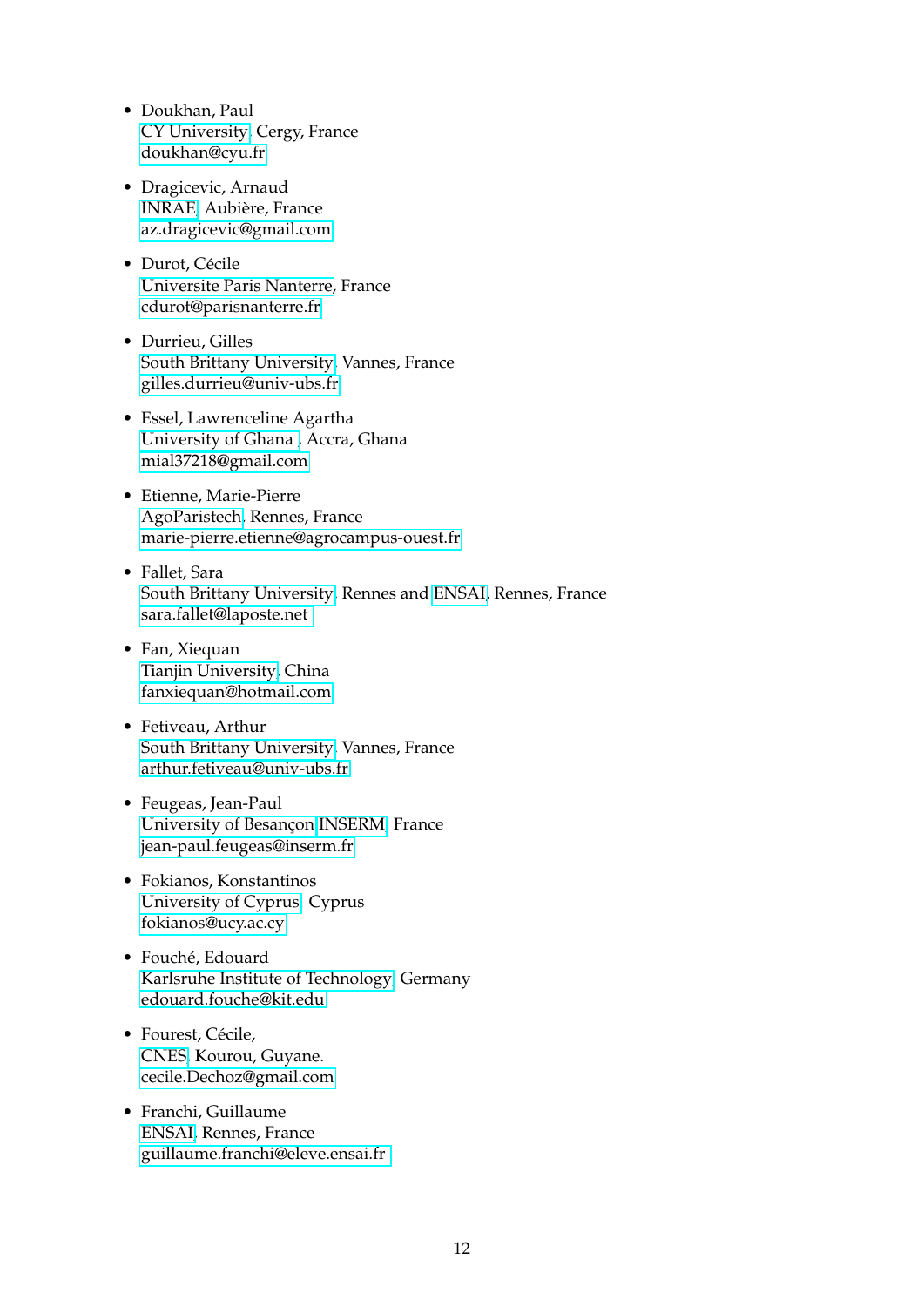- Freilich, Mara [Scripps Institution of Oceanography, University of California](https://ucsd.edu/) San Diego, USA [mfreilich@ucsd.edu](mailto:mfreilich@ucsd.edu)
- Gandica Yérali [CY University,](https://www.cyu.fr/) Cergy, France [ygandica@gmail.com](mailto:ygandica@gmail.com)
- Garnier, Rémy [CDiscount,](https://www.cdiscount.com/) Bordeaux, France [Remy.Garnier@cdiscount.com](mailto:Remy.Garnier@ext.cdiscount.com)
- Ghanavi Rozhin [Cohere ai,](#page-0-0) Toronto, Canada [rghanavi@gmail.com](mailto:rghanavi@gmail.com)
- Gomez Garcia, José [AgroParistech](http://www2.agroparistech.fr/) Paris, France [jose3g@gmail.com](mailto:jose3g@gmail.com)
- Goncalves, Branda [CY University,](https://www.cyu.fr/) Cergy, France [branda.goncalves@outlook.fr](mailto:branda.goncalves@outlook.fr)
- Guillaume, Tristan [CY University,](https://www.cyu.fr/) Cergy, France [tristan.guillaume@cyu.fr](mailto:tristan.guillaume@cyu.fr)
- Hervé, Vincent [INRAE,](inrae.fr) Paris, France [vincent.herve@inrae.fr](mailto:vincent.herve@inrae.fr)
- Hoang, Van Ha [University of Science,](https://en.hcmus.edu.vn/) Ho Chi Minh, Viet Nam [hvha@hcmus.edu.vn](mailto:hvha@hcmus.edu.vn)
- Hodara, Pierre [ICM,](https://icm-institute.org/en/) Paris, France [pierre.hodara@icm-institute.org](mailto:pierre.hodara@icm-institute.org)
- Huillet, Thierry [CY University,](https://www.cyu.fr/) Cergy, France [thierry.huillet@cyu.fr](mailto:thierry.huillet@cyu.fr)
- Hwang, Eunju [Gachon University,](https://www.gachon.ac.kr/english/) Seongnam, South Korea [ehwang@gachon.ac.kr](mailto:ehwang@gachon.ac.kr)
- Jakubowski, Adam [Nicholas Copernic University,](https://www.umk.pl/en/) Torun, Poland [adjakubo@mat.umk.pl](mailto:adjakubo@mat.umk.pl)
- Kengne, William [CY University,](https://www.cyu.fr/) Cergy, France [william.kengne@cyu.fr](mailto:william.kengne@cyu.fr)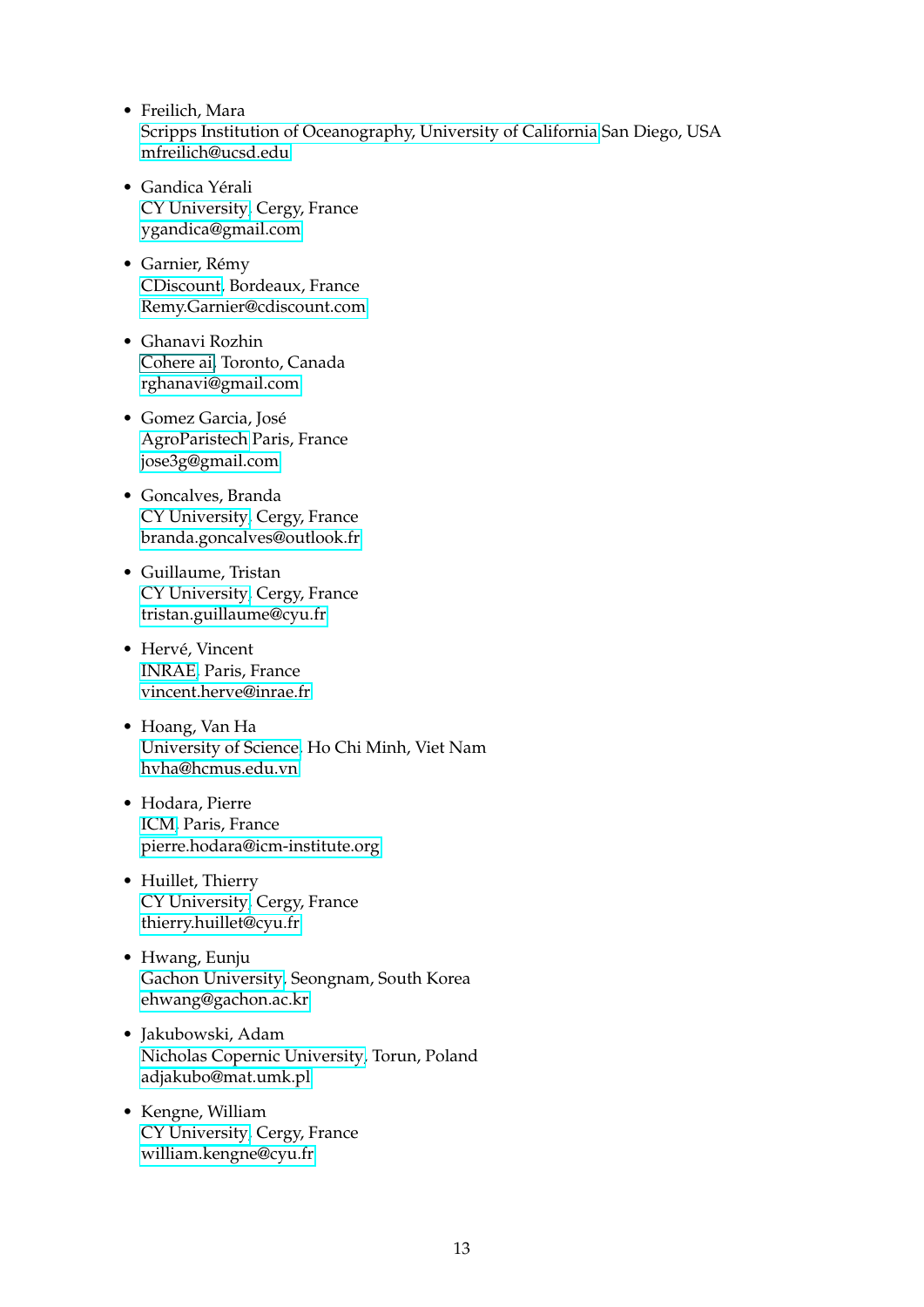- Khribch, el Mehdi [Mines Paristech,](https://www.minesparis.psl.eu/) Paris, France [mehdi.khribch1997@gmail.com](mailto:mehdi.khribch1997@gmail.com)
- Klesov, Oleg [National Technical University of Ukraine,](https://inter.kpi.ua/) Kiev, Ukraine [Klesov@matan.kpi.ua](mailto:Klesov@matan.kpi.ua)
- Klimovsky, Anton [University of Stuttgart,](https://www.uni-stuttgart.de/) Germany [ak@aklimovsky.net](mailto:ak@aklimovsky.net)
- Koukiou, Flora [CY University,](https://www.cyu.fr/) Cergy, France [Flora.KOUKIOU@cyu.fr](mailto:Flora.KOUKIOU@cyu.fr)
- Kühnert Sebastian [University of Rostock,](https://www.uni-rostock.de/) Germany [s.kuehnert\\_math@gmx.de](mailto:s.kuehnert_math@gmx.de)
- Laib, Naamane [CY University,](https://www.cyu.fr/) Cergy, France [naamane.laib@cyu.fr](mailto:naamane.laib@cyu.fr)
- Lang, Gabriel [AgroParisTech,](http://www2.agroparistech.fr/) Paris, France [gabriel.lang@agroparistech.fr](mailto: gabriel.lang@agroparistech.fr)
- Langhendries, Raphael [SAMM,](https://samm.univ-paris1.fr/) Paris, France [r.langhendries@gmail.com](mailto:r.langhendries@gmail.com)
- Laverny, Oskar [University Lyon 1,](https://www.univ-lyon1.fr/) France [olaverny@scor.com](mailto:olaverny@scor.com)
- Lbath, Hana [INRIA,](https://www.inria.fr/fr) France [hana.lbath@inria.fr](mailto:hana.lbath@inria.fr)
- Lebecq, Louis [South Brittany University,](https://www.univ-ubs.fr/en/index.html) Vannes, France [lebecq.e1901798@etud.univ-ubs.fr](mailto:lebecq.e1901798@etud.univ-ubs.fr)
- Le Bras, Yves [Biotope,](https://www.biotope.fr/) Mèze, France [ylebras@biotope.fr](mailto:ylebras@biotope.fr)
- Lember, Jüri [University of Tartu,](https://www.ut.ee/en) Estonia [jyril@ut.ee](mailto:jyril@ut.ee)
- Leucht, Anne [University of Bamberg,](https://www.uni-bamberg.de) Germany [anne.leucht@uni-bamberg.de](mailto:anne.leucht@uni-bamberg.de)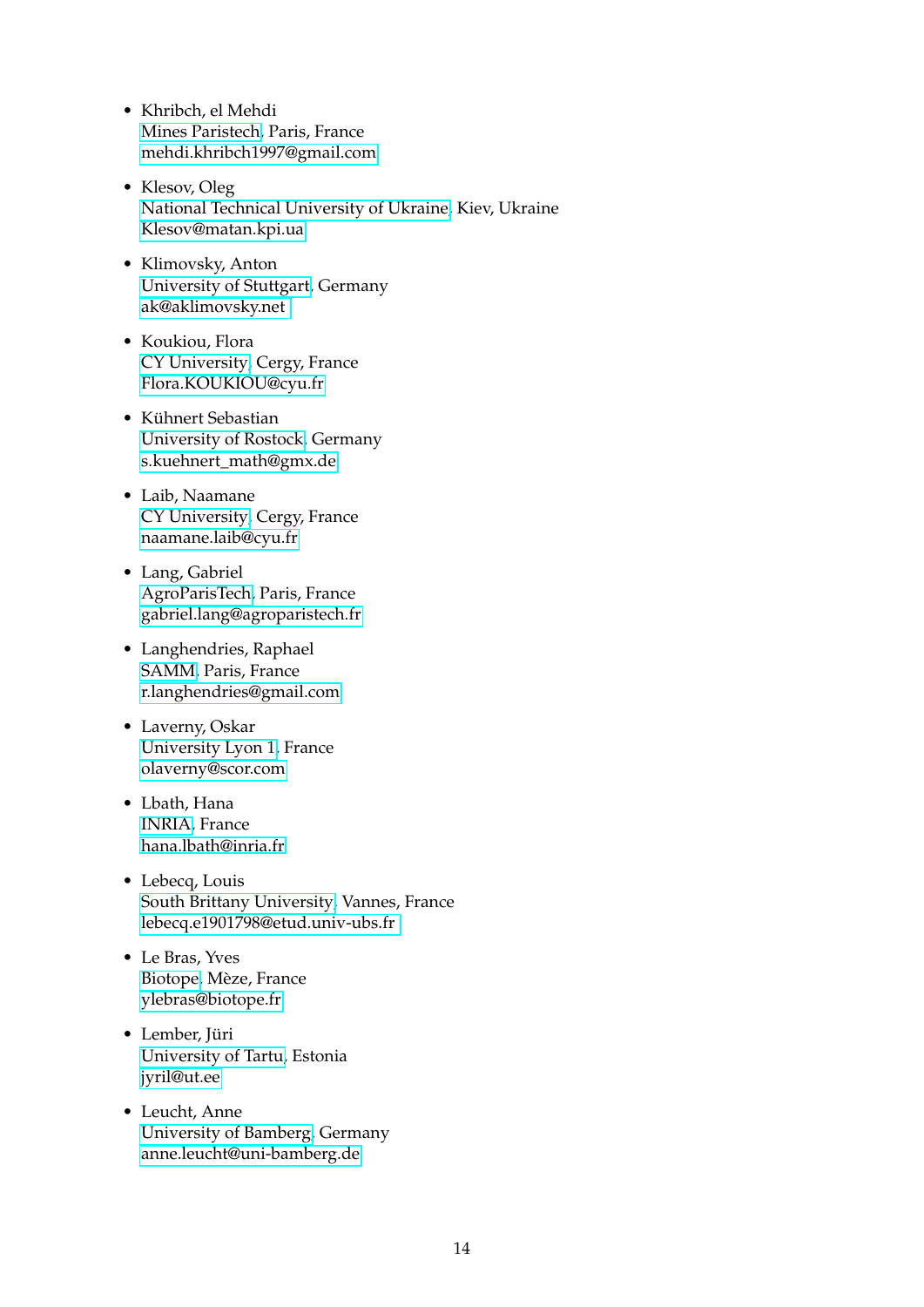- Li, Xiaoyin [St. Cloud State University,](https://www.stcloudstate.edu/) USA [lixiaoyin0925@gmail.com](mailto:lixiaoyin0925@gmail.com)
- Loisel, Stéphane [ISFA,](https://isfa.univ-lyon1.fr/) Lyon, France [stephane.loisel@univ-lyon1.fr](mailto:stephane.loisel@univ-lyon1.fr)
- Lopes, Silvia Regina Costa [UFRGS,](http://www.ufrgs.br/english/home) Porto Alegre, Brasil <silviarc.lopes@gmail.com>
- Lmakri, Aziz [Faculty of Sciences and Techniques of Tangier,](http://www.fstt.ac.ma/Portail/index.php) Morocco [lmakriaziz@gmail.com](mailto:lmakriaziz@gmail.com)
- Maddanu, Federico [CY Tech, CY University,](https://www.cyu.fr/) Cergy, France [federico.maddanu@gmail.com](mailto:federico.maddanu@gmail.com)
- Mamode Khan, Naushad [University of Mauritius,](https://www.uom.ac.mu/) Mauritius [n.mamodekhan@uom.ac.mu](mailto:n.mamodekhan@uom.ac.mu)
- Mathieu, Jerome [Sorbonne Université,](https://www.sorbonne-universite.fr/) Paris [nemail.jussieu@gmail.com](mailto:email.jussieu@gmail.com)
- Marquet, Pablo [PUC,](https://www.uc.cl/) Santiago, Chile [pmarquet@bio.puc.cl](mailto:pmarquet@bio.puc.cl)
- Medina Garay, Aldo William [Federal University of Pernambuco,](https://www.ufpe.br/) Recife, Brazil [agaray@de.ufpe.br](mailto:agaray@de.ufpe.br)
- Navarrete, Sergio [PUC](https://www.uc.cl/)[-ECIM,](http://ecim.bio.puc.cl/en/) Las Cruces, Chile [snavarrete@bio.puc.cl](mailto:snavarrete@bio.puc.cl)
- Neumann, Michael H [Friedrich Schiller University,](https://www.uni-jena.de/en) Jena, Germany [michael.neumann@uni-jena.de](mailto:michael.neumann@uni-jena.de)
- Nguyen, Thi Hien [CY Tech, CY University,](https://www.cyu.fr/) Cergy, France [nguyen.thi.hien.k5@gmail.com](mailto:nguyen.thi.hien.k5@gmail.com)
- Nolberto Sifuentes, Violeta Alicia [UNMSM: Universidad Nacional Mayor de San Marcos,](http://www.unmsm.edu.pe/) Lima, Peru [vnolbertos@unmsm.edu.pe](mailto:vnolbertos@unmsm.edu.pe)
- Ost, Guilherme [UFRJ: UNIVERSIDADE FEDERAL DO RIO DE JANEIRO,](http://www.unmsm.edu.pe/) Rio, Brazil [guilhermeost@im.ufrj.br](mailto:guilhermeost@im.ufrj.br)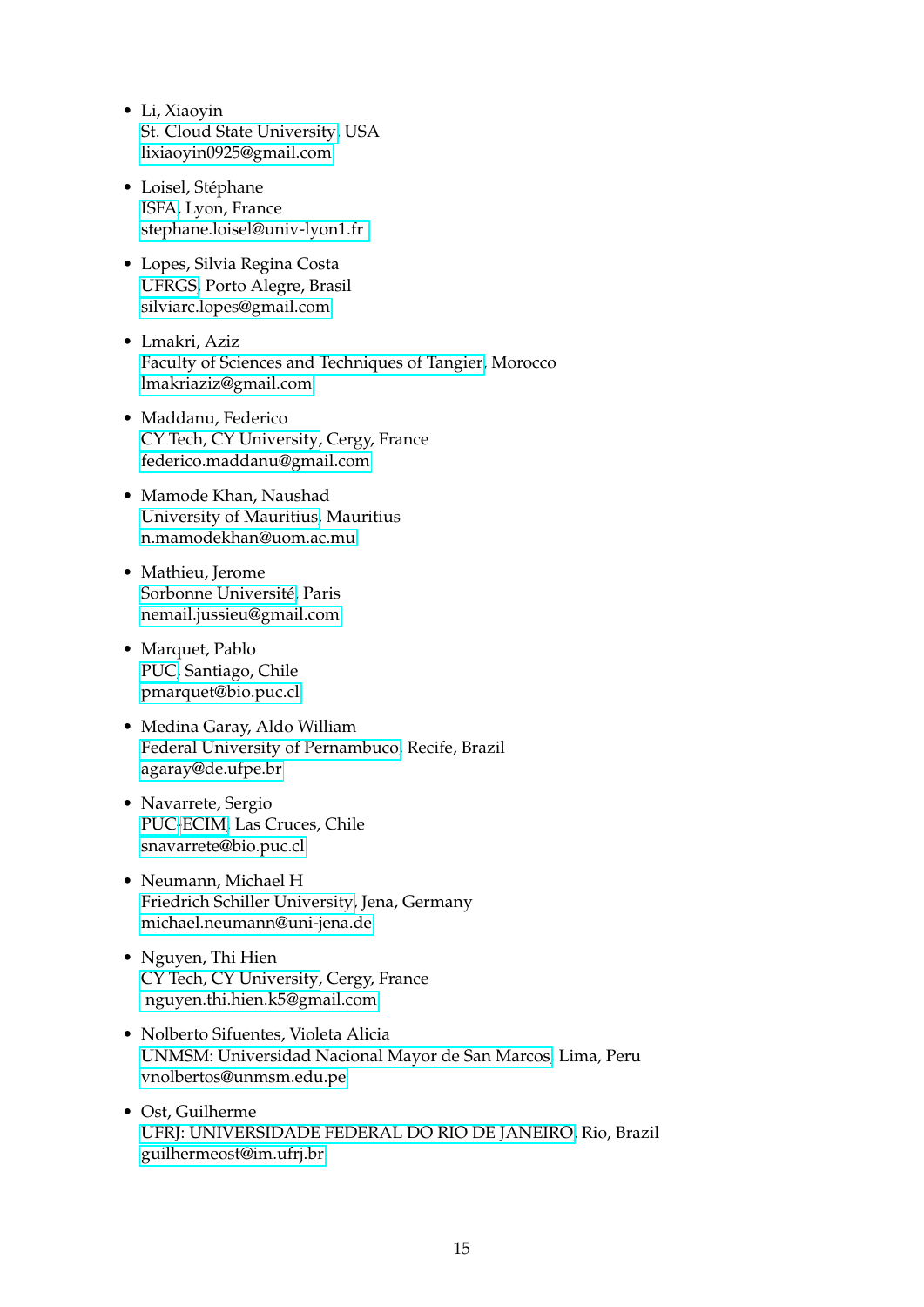- Pasemann, Gregor [TU Berlin,](https://www.tu.berlin/en/) Germany [pasemann@math.tu-berlin.de](mailto:pasemann@math.tu-berlin.de)
- Pere, Christophe [La Capitale,](https://www.lacapitale.com/fr) Montréal, Canada [pere.christophe1@gmail.com](mailto:Pere.christophe1@gmail.com)
- Pereira, Isabel [University of Aveiro,](https://www.ua.pt/) Aveiro, Portugal [isabel.pereira@ua.pt](mailto:isabel.pereira@ua.pt)
- Philippe, Anne [LMJL,](https://www.math.sciences.univ-nantes.fr/fr) Nantes, France. [Anne.Philippe@univ-nantes.fr](mailto:Anne.Philippe@univ-nantes.fr)
- Poignard, Benjamin [Osaka University](https://www.osaka-u.ac.jp/ja) and [RIKEN AIP,](https://www.riken.jp/en/research/labs/aip/) Osaka, Japan [bpoignard@gmail.com](mailto:bpoignard@gmail.com)
- Pommeret, Denys [Aix-Marseille University, I2M](https://www.univ-amu.fr/) and [laboratory SAF, ISFA,](https://isfa.univ-lyon1.fr/) France. [denys.pommeret@univ-amu.fr](mailto:denys.pommeret@univ-amu.fr )
- Prigent, Jean-Luc [CY University,](https://www.cyu.fr/) Cergy, France [Prigent@cyu.fr](mailto:Prigent@cyu.fr)
- Rebolledo, Rolando [UV,](https://www.uv.cl/) Valparaiso, Chile [rolando.rebolledo@uv.cl](mailto:rolando.rebolledo@uv.cl)
- Renault, Eric [University of Warwick,](https://warwick.ac.uk/) United Kingdom [Eric.Renault@warwick.ac.uk](mailto:Eric.Renault@warwick.ac.uk)
- Randon Furling, Julien [Panthéon-Sorbonne University,](http://www.pantheonsorbonne.fr/) Paris, France [j.randon.furling@gmail.com](mailto:j.randon.furling@gmail.com)
- Reboul, Laurence [Aix-Marseille University,](http://iml.univ-mrs.fr/~reboul/) France [laurence.reboul@univ-amu.fr](mailto:laurence.reboul@univ-amu.fr )
- Roux, Jean-Baptiste Roux [South Brittany University,](https://www.univ-ubs.fr/en/index.html) Vannes, France [roux.e1901747@etud.univ-ubs.fr](mailto:roux.e1901747@etud.univ-ubs.fr )
- Rynkiewicz, Joseph [Panthéon-Sorbonne University,](http://www.pantheonsorbonne.fr/) Paris, France [Joseph.Rynkiewicz@univ-paris1.fr](mailto:Joseph.Rynkiewicz@univ-paris1.fr)
- Safikhani, Abolfazl [University of Florida,](https://www.ufl.edu/) Gainesville, USA [abolfazl.safikhani@gmail.com](mailto:abolfazl.safikhani@gmail.com)